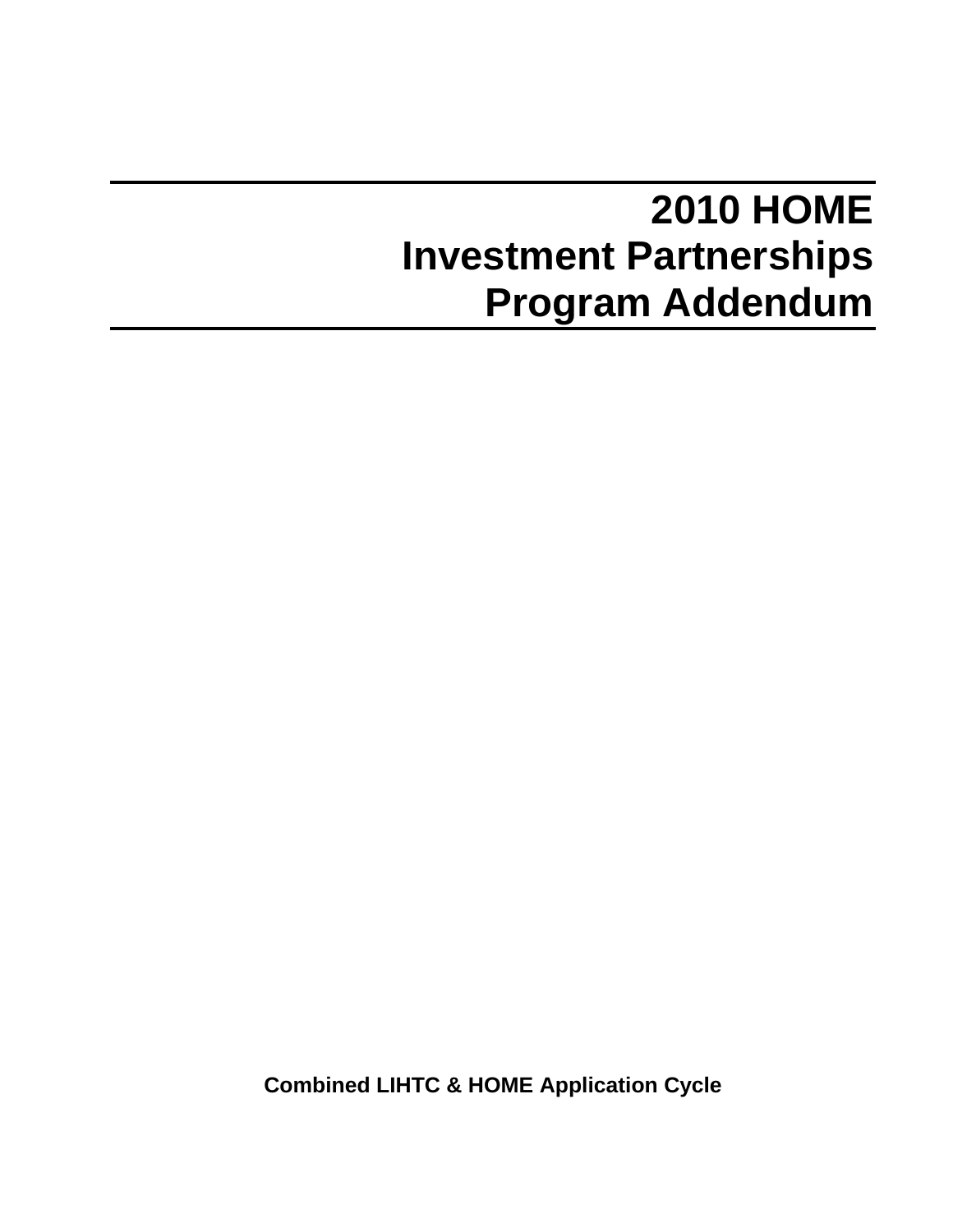# **HOME Investment Partnerships Program Addendum**  Purpose, Definitions, Guidelines and Exhibits

#### **Purpose and Intent**

The Authority's **HOME** Program is designed to promote partnerships among the U.S. Dept. of Housing and Urban Development (HUD) and other federal entities, state and local governments, and those in the nonprofit and for-profit sectors who build, own, manage, finance, and support low income housing initiatives. **HOME** provides the flexibility needed to fund a wide range of low income housing initiatives through creative and unique housing partnerships. The **HOME** Program was created under Title II of the Cranston-Gonzalez National Affordable Housing Act of 1990.

#### **Definitions of Terms**

**"Appraisal"** means an estimated value of a piece of property by a licensed real estate appraiser. Appraisals must represent the income approach except in the case of vacant land. For vacant land the market data approach will be used.

**"Authority"** means the South Carolina State Housing Finance and Development Authority located at 300-C Outlet Point Blvd, Columbia, South Carolina, 29210.

**"Annual Income"** means the gross amount of income of all adult household members that is anticipated to be received during the coming 12-month period. This definition contains income "inclusions" - types of income that can be counted and income "exclusions" - types of income not considered.

**"Applicant"** means any eligible person or entity, public or private, for-profit or nonprofit, proposing to acquire, rehabilitate, reconstruct, and/or build housing in accordance with this Addendum in order to apply for **HOME** program funds.

**"Community Housing Development Organizations"** or **"CHDOs"** means private nonprofit organizations that are organized pursuant to the definition in the HUD Regulations.

**"Contact Person"** means a person with decision-making authority for the Participant, with whom the Authority will correspond concerning the Application.

**"Division"** means the Housing Development Division of the Authority which administers the **HOME** Program.

**"Development Costs"** means the sum total of all costs incurred in the development of a Project all of which shall be subject to the approval by the Authority as reasonable and necessary. Specific explanation of costs can be located in the Guidelines Section for each eligible activity.

**"Developer"** means any individual, association, corporation, joint venture, or partnership which possesses the requisite skills and experience to successfully produce affordable multifamily and single-family housing.

**"Disabled Person"** means a household composed of one or more persons, at least one of who is an adult, who has a disability. A person is considered to have a disability if the person has a physical, mental, or emotional impairment that: 1) Is expected to be of long-continued and indefinite duration; 2) Substantially impedes his or her ability to live independently; and 3) Is of such a nature that such ability could be improved by more suitable housing conditions.

**"Draw"** means the disbursement of funds to a **HOME** Project.

**"Elderly"** means a person 62 years of age or older.

**"Elderly Household"** means a household whose head, spouse, or sole member is a person who is at least 62 years of age; or two or more persons who are at least 62 years of age living together; or one or more persons who are at least 62 years of age living with one or more live-in aides.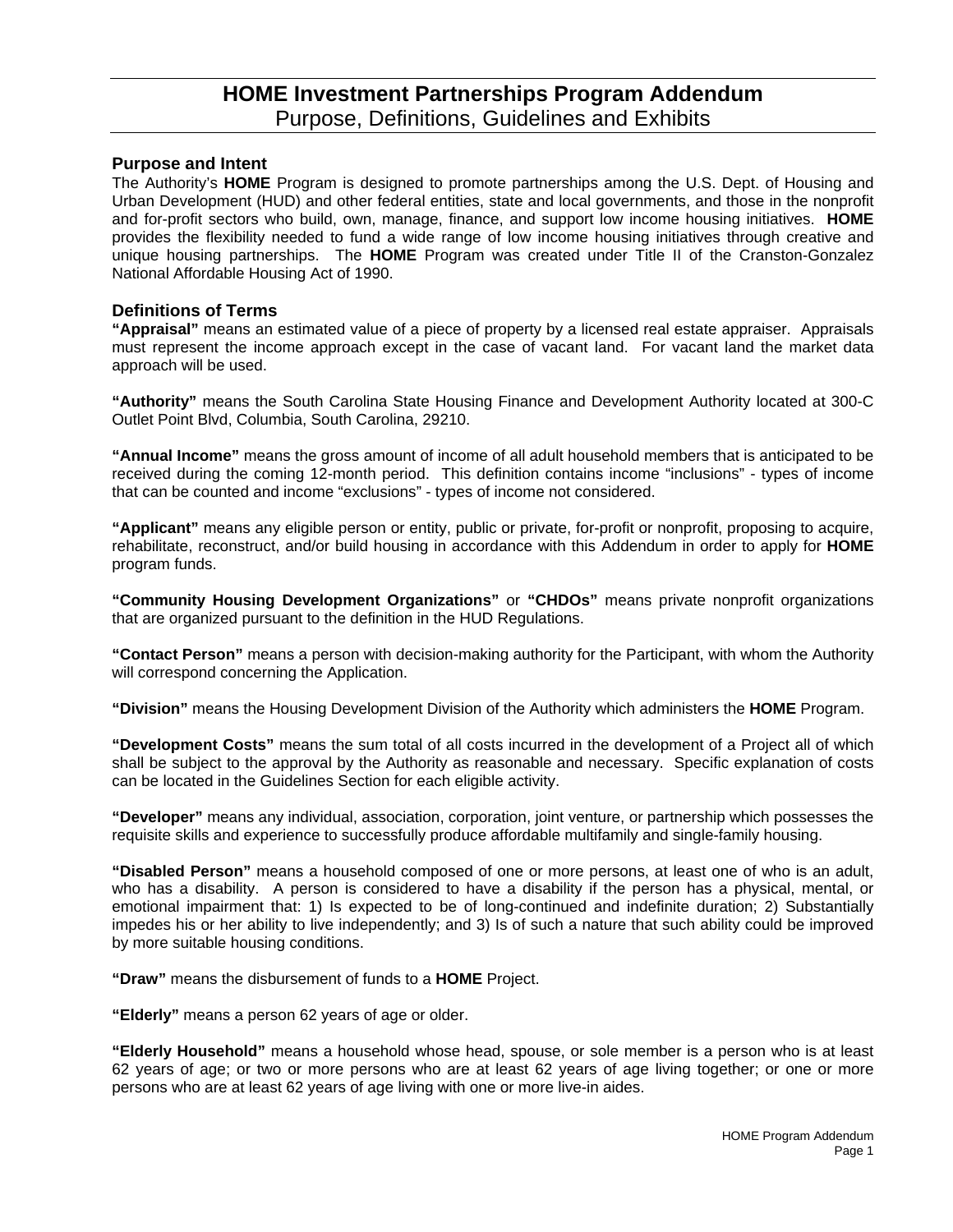**"Eligible Person"** or "**Eligible Household"** means one or more persons or a family irrespective of race, creed, national origin or sex, determined by the Authority to be of low or very low income.

**"Family"** or **"Family Household"** means a household composed of one or more persons.

**"General Contractor"** means a duly licensed entity or individual licensed by the State of South Carolina who agrees, for a specific period, to furnish all materials, labor and services related to the renovation or new construction of a building or buildings.

**"HOME"** or **"HOME Program"** means the **HOME** Investment Partnerships Program pursuant to the HUD Regulations of 24 CFR Part 92.

**"HOME-Assisted Unit"** means a specific unit(s) that is funded with **HOME** funds.

**"HOME Project"** means any project which receives financial assistance from the Authority under the **HOME** Program.A project is a site or sites together with any building or buildings located on the site(s) that are under common ownership, management and financing and are to be assisted with **HOME** funds as a single undertaking under this part. The project includes all the activities associated with the site and building.

**"HUD"** means the United States Department of Housing and Urban Development.

**"HUD Regulations"** means the regulations of HUD in 24 CFR Part 92 (1991) issued under the authority of Title II of the National Affordable Housing Act of 1990.

**"Income Certification"** means all households that receive **HOME** assistance must be income eligible as defined in 24 CFR Part 5. **HOME** income certifications may be dated not earlier than six (6) months prior to eligibility determination. Certification involves identifying different sources of income, evaluating the income and verifying the income through third parties.

**"Initiation of Negotiations"** means the date of an execution of an agreement covering acquisition, rehabilitation, or demolition activities.

**"Letter of Commitment"** means an original executed letter or contract from a funding source verifying that a specific Participant has a commitment of funds for a project. This letter or contract must be dated within ninety (90) days of the **HOME** application submission deadline if submitted with the application. This letter should include the amount of funds, expiring conditions, if any, whether funds will be provided as a loan or a grant,, loan to value ratios, and term and interest rate, if applicable.

**"Local Government"** or **"Unit of Local Government"** means any county, city, town or municipality in the State of South Carolina.

**"Low-Income"** means income which does not exceed 80% of the median income for the area, as determined by HUD, with adjustments for family size.

**"Minority Owned Business"** means a business that is at least 51% owned by a minority.

**"Marketing Plan"** means a document that consists of actions to provide information and attract eligible persons from all racial, ethnic and gender groups in a housing area to a potential affordable housing project.

**"Market Study"** means research done to review market conditions in a specified area, as well as a study of the economic forces of supply and demand and their impact on real estate returns, risks, and values.

**"Management Plan"** means a document that stipulates the duties and terms of the management company or individual handling the property.

HOME Program Addendum **"Near Elderly Household"** means a household whose head, spouse, or sole member is a person who is at least 50 years of age but below the age of 62; or two or more persons, who are at least 50 years of age but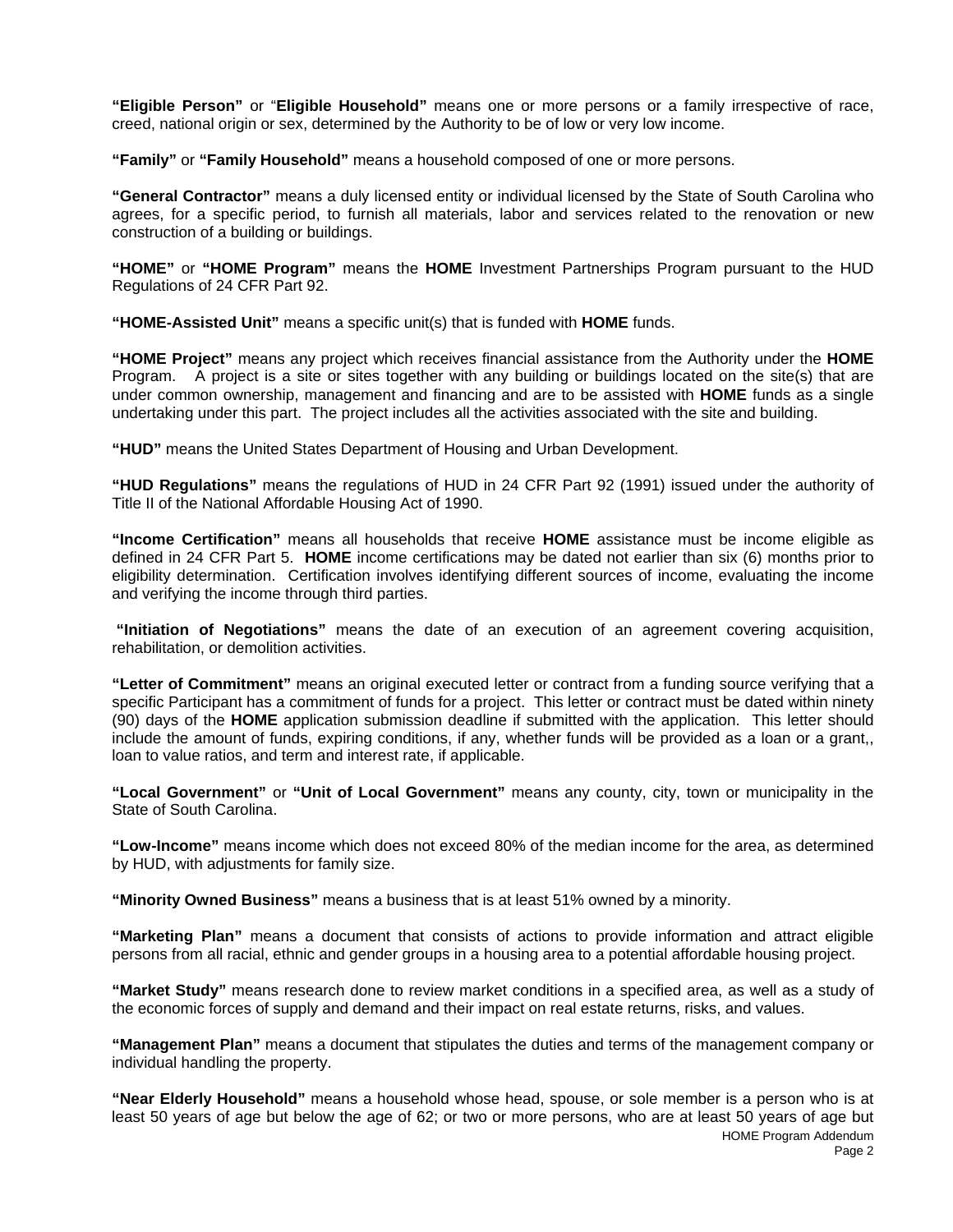below the age of 62, living together; or one or more persons who are at least 50 years of age but below the age of 62 living with one or more live-in aides.

**"Nonprofit"** means a qualified entity that has a tax exemption ruling from the Internal Revenue Service under section 501 (c)(3) or 501 (c)(4) of the Internal Revenue Code and has been incorporated to operate in the State of South Carolina.

**"Note"** means a unilateral agreement containing an express and absolute promise to pay to the Authority a principle sum of money for the **HOME** Program loan together with interest on a specified date. The Note will provide the interest rate and will be secured by a mortgage.

**"Participant"** means any eligible person or entity, public or private, for-profit or nonprofit, proposing to acquire, rehabilitate, reconstruct, and/or build housing in accordance with this Addendum in order to apply for **HOME** program funds.

**"Single Room Occupancy"** or **"SRO"** means housing (consisting of single room dwelling units) that is the primary residence of its occupant or occupants. The unit must contain either food preparation or sanitary facilities (and may contain both). If the units do not contain sanitary facilities, the building must contain sanitary facilities that are shared by tenants.

**"Very Low-Income"** means income which does not exceed 50% of the median income for the area, as determined by HUD, with adjustments for family size.

#### **Eligible Participants and Activities for HOME Funding**

**HOME** funds are available for the development, rehabilitation and new construction of affordable housing, serving persons at 50% of median income or less. Complete this addendum to the general application if you have identified property that you are seeking to construct, acquire, and/or rehabilitate for affordable rental housing (project specific) with **HOME** funds*.* 

Eligible Participants Include:

- <del>V</del> Units of General Local Governments<br>
<del>V</del> Community Housing Development Or
- 9 Community Housing Development Organizations (CHDOs)
- ← Nonprofit Organizations<br>← For-profit Organizations
- 9 For-profit Organizations
- Public Housing Authorities

#### **Terms and Limits of Financial Assistance**

**HOME** funds can be applied for and combined with Low Income Housing Tax Credits only in conjunction with the LIHTC application cycle. **HOME** funds will be awarded to tax credit developments based on the following conditions:

- 1. **HOME** funds, if available, will be awarded only to developments receiving an award of LIHTC.
- 2. **HOME** funds may be requested ONLY at the tax credit Tier One application submission.
- 3. The maximum **HOME** award any one (1) development can request is \$900,000. These awards will be available as deferred permanent loans with a one half percent (1/2%) interest rate and a term and amortization period of no longer than thirty (30) years. Both principal and interest will be deferred for thirty (30) years.
- 4. **HOME** funds will be awarded to developments with the highest point score regardless of LIHTC setaside as provided in the LIHTC Qualified Plan. **HOME** funds will be awarded in decending point score order until the **HOME** funds are exhausted. The Authority reserves the right to reduce the amount of **HOME** funds requested based on an underwriting anaylisis.
- 5. **HOME** funds may be awarded to any LIHTC development if, and only if, at least twenty percent (20%) of the development's total units are rent and income restricted and **HOME** restricted, based on the fifty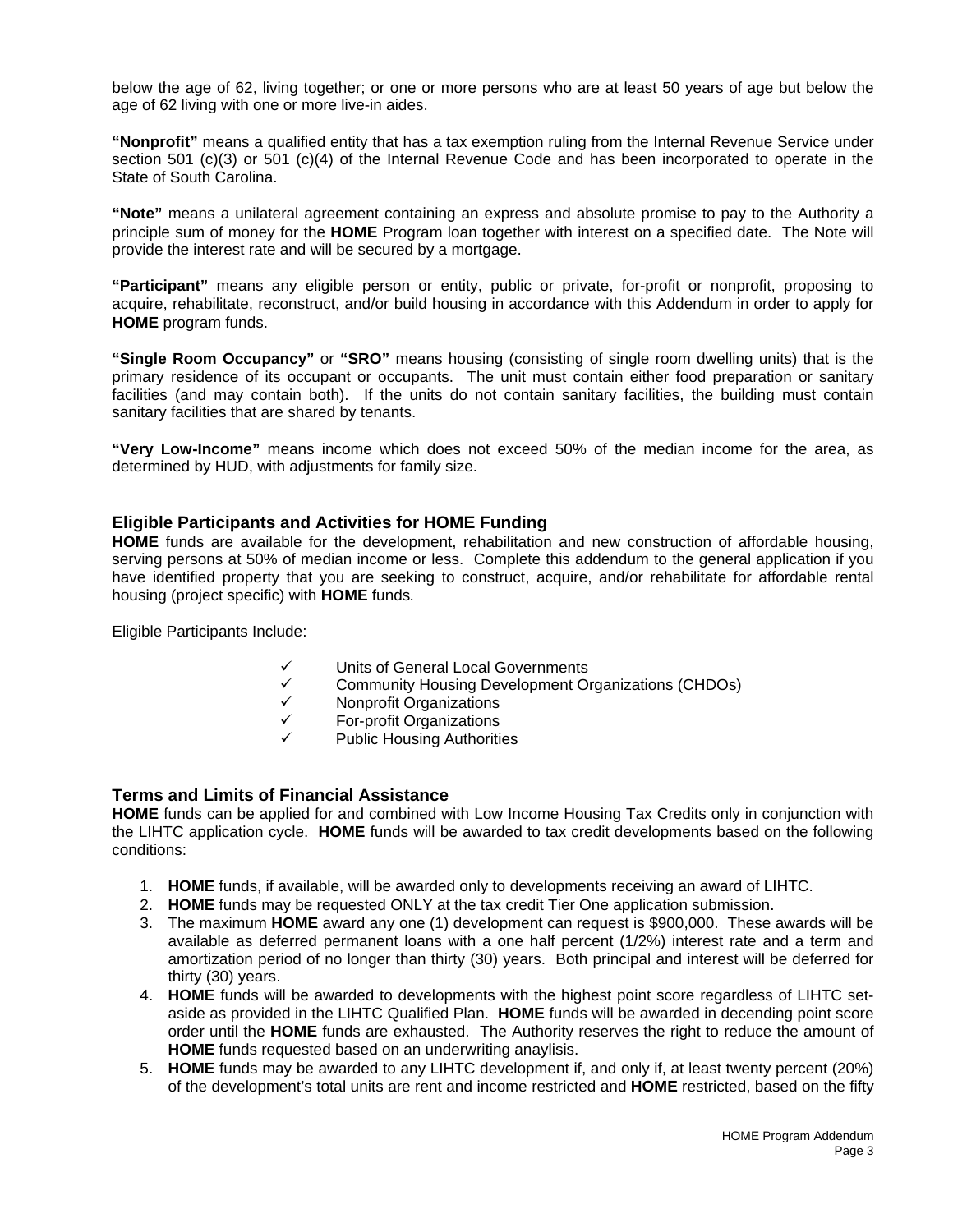percent (50%) Area Median Income. The maximum **HOME** subsidy per unit cannot exceed the per unit HUD 221(d) limits by bedroom size (See *Exhibit 2*).

- 6. LIHTC funding cannot be considered for projects which are still open and have already been awarded **HOME** funds. Previously awarded **HOME** developments that have been closed out may apply for LIHTC funding only if written approval is given by the Authority's **HOME** Program Manager.
- 7. Only one **HOME** award will be allocated per development.
- 8. A Phase I Environmental Site Assessment Report prepared by a third party independent environmental professional and addressed to the SC State Housing Finance & Development Authority, must be submitted with the Tier One Application. The report must be prepared in accordance with the American Society for Testing and Materials Practice Standards E-1527-05, or as may be amended. For developments with existing buildings, results from the following tests must also be submitted: lead-based paint, and asbestos. The reports must be accompanied by a certification from the Participant stating that any and all environmental issues discovered have been reviewed and will be included in the development budget to address and/or remediate fully such issues. A plan must be submitted for the mitigation of any hazardous materials, if found.
- 9. The following completion requirements must be met by May 21, 2010:
	- All 2007 **HOME** and earlier awards must be officially closed out.

#### **Completing the Addendum**

Before preparing your application, review the appropriate definitions, guidelines, and thresholds that the Authority will use to accept and fund applications.

| For questions concerning the applications, contact the HOME Program staff by phone, fax, or e-mail: |  |  |  |  |
|-----------------------------------------------------------------------------------------------------|--|--|--|--|
|-----------------------------------------------------------------------------------------------------|--|--|--|--|

| <b>Staff Members</b> | Phone Number   | Fax Number       | E-mail Address                     |
|----------------------|----------------|------------------|------------------------------------|
| Nancy Fairley        | (803) 896-9343 | $(803)$ 551-4883 | nancy.fairley@schousing.com        |
| Program Director     |                |                  |                                    |
| Fran Ellington       | (803) 896-9248 | (803) 551-4881   | fran.ellington@schousing.com       |
| Program Manager      |                |                  |                                    |
| Pat Granger          | (803) 896-9243 | (803) 551-4890   | pat.granger@schousing.com          |
| Program Coordinator  |                |                  |                                    |
| Leanne Johnson       | (803) 896-9194 | $(803)$ 551-4903 | leanne.johnson@schousing.com       |
| Program Coordinator  |                |                  |                                    |
| Taki Wallace         | (803) 896-9263 | (803) 551-4957   | keshalontaki.wallace@schousing.com |
| Program Coordinator  |                |                  |                                    |
| Lisa Benfield        | (803) 896-9244 | (803) 551-4952   | lisa.benfield@schousing.com        |
| Program Coordinator  |                |                  |                                    |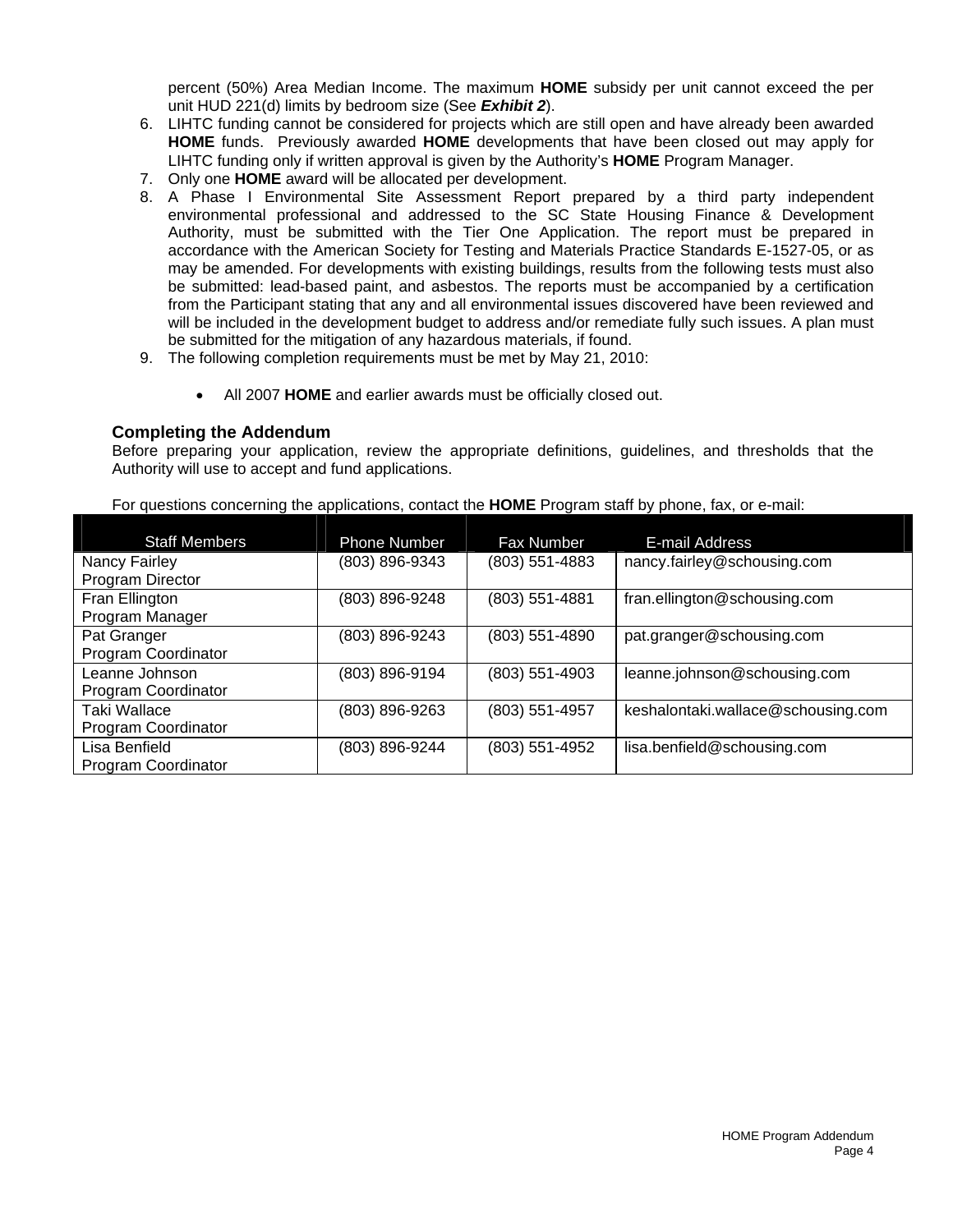# **General HOME Guidelines**

## **Funding Consideration**

The South Carolina State Housing Finance and Development Authority (the Authority) will award a reservation of funds to eligible Participants that propose eligible construction, acquisition, and/or rehabilitation of affordable rental housing projects. Participants that have identified a specific site or project should complete this addendum. All **HOME** funds are subject to the U.S. Department of Housing and Urban Development (HUD) regulations and all other applicable federal and state requirements. Applications will be reviewed according to the LIHTC/**HOME** ranking process outlined in the 2010 Low-Income Housing Tax Credit QAP/Manual. In the back of this addendum please find a checklist, *Exhibit 1*, which identifies documentation required to apply for **HOME** funds.

#### **Amount of HOME Assistance**

The minimum amount of **HOME** dollars invested cannot be less than \$1,000 per **HOME-assisted** unit.

#### **Maximum HOME Subsidy Per Unit:**

The maximum amount of **HOME** dollars invested is based on a per unit limit by bedroom size which varies by jurisdiction. *(See Exhibit 2)*

#### **Eligible Properties**

Properties may consist of a single building or scattered sites. To qualify as a project these properties **must** be:

- $\checkmark$  One or more buildings on a single site; under common ownership, management, and financing; or<br>Scattered on mor
- Scattered on more than one site, under common ownership, management and financing and receive **HOME** assistance as a single undertaking.

There are no limits on the number of units per project and properties may be privately or publicly owned.

#### **Ineligible Properties**

- $\checkmark$  Public housing units<br> $\checkmark$  Projects assisted unc
- 9 Projects assisted under Title VI of NAHA *(Prepayment of Mortgages Issued by HUD)*
- 9 Commercial Properties *(except when converted to residential)*
- 9 Homeless Shelters

#### **Property Standards**

Participants must adhere to the written standards and specifications developed by the Authority and to all local standards in order to use **HOME** funds for any activity. *(Refer to the HOME Construction Manual available at <http://www.schousing.com/library/HOME/2009/Construction%20Manual.pdf>)* 

#### **Site and Neighborhood Standards**

Authority staff may conduct site evaluations for each LIHTC/**HOME** application. If the Authority determines any detrimental site characteristics exist on, adjacent to, or within unallowable distances from the site, the Authority may reject the application. Use the Site and Neighborhood Certification, *Exhibit 3*, as guidance along with the following:

- 1. proposed sites for new construction units must be adequate in size, exposure, and contour to accommodate the number and type of units proposed;
- 2. adequate utilities and streets must be available to service the site;
- 3. the site must promote a greater choice of housing opportunities and avoid undue concentration of assisted persons in areas containing a high proportion of low-income persons.

#### **Construction Requirements**

**Each Participant** must provide a description of all work to be undertaken. Preliminary plans and specifications shall be submitted for new construction. Most architects have a standard form for including all contract items and all line item costs that can be submitted to meet this requirement.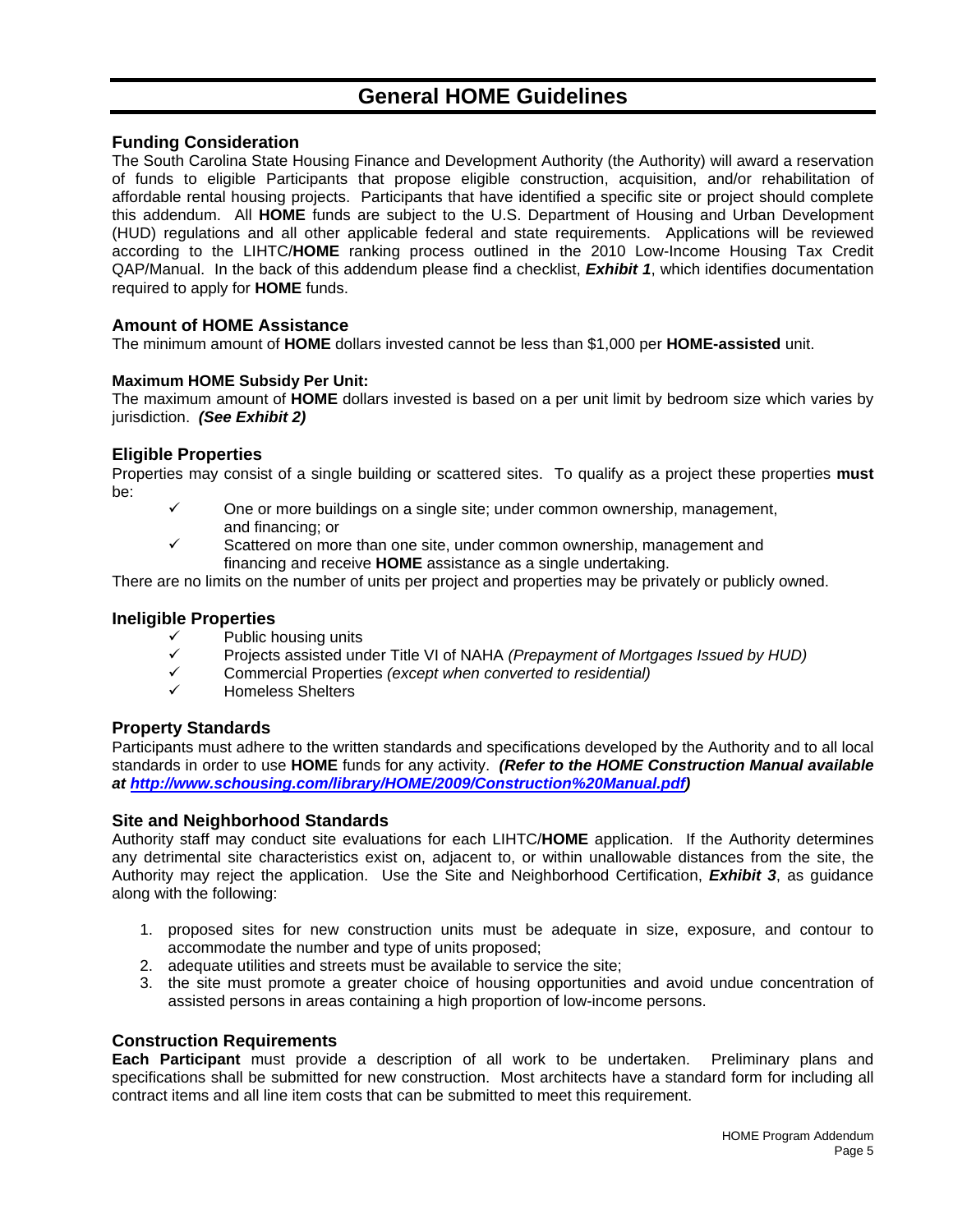A preliminary work write-up, specifications for each item and a line item cost estimate shall be included for all rehabilitation projects. See the *HOME Construction Manual* for sample work write-up forms.

#### **Environmental Review Requirements**

**In accordance with 24 CFR Part 58 participants, recipients, owners, developers, sponsors or any third party partners CAN NOT take any physical actions on a site, begin construction, commit, expend, or enter into any legally binding agreements that constitute choice limiting actions for any HUD or non-HUD funds before the environmental review process has been completed and an "Authority to Use Grant Funds" has been received from HUD. Any violation of the statutory regulation will result in the automatic removal of an application from funding consideration and/or de-obligation of a HOME award**.

For projects involving acquisition, an option agreement on a proposed site or property is allowable prior to the completion of the environmental review **if and only if** the option agreement is conditional in nature so as not to provide legal claim to any amount of **HOME** funds to be used for the specific project or site until the environmental review process is satisfactorily completed. Sample language to meet this requirement is provided in the *Environmental Review Manual*.

#### **Lead Based Paint Requirements**

**HOME**-assisted projects must comply with Lead-Based Paint Regulations. Effective September 15, 2000, the U.S. Department of Housing and Urban Development (HUD) issued a new regulation designed to protect young children from lead-based paint hazards in housing that is financially assisted by the federal government or being sold by the government. The regulation, "Requirements for Notifications, Evaluation and Reduction of Lead-Based Paint Hazards in Federally Owned Residential Property and Housing Receiving Federal Assistance," was published in the Federal Register on September 15, 1999. This regulation appears within title 24 of the Code of Federal Regulations as part 35 **(24 CFR Part 35)**. The requirements apply to housing built before 1978, the year lead-based paint was banned nationwide for consumer use. The regulation sets hazard reduction requirements that give a much greater emphasis than previous regulations to reducing lead in house dust. The regulation requires dust testing after paint is disturbed to make sure the home is lead-safe. Specific requirements depend on whether the housing is being disposed of or assisted by the federal government, and also on the type and amount of financial assistance, the age of the structure, and whether the dwelling is rental or owner-occupied.

#### *Types of Housing Covered*

- Federally-owned housing being sold
- Housing receiving a federal subsidy that is associated with the property, rather than with the occupants (project-based assistance)
- Public housing
- Housing occupied by a family (with a young child) receiving tenant-based subsidy (such as a voucher or certificate)
- Multifamily housing for which mortgage insurance is being sought
- Housing receiving federal assistance for rehabilitation, reducing homelessness, and other special needs

#### *Types of Housing Not Covered*

- Housing built since January 1, 1978, when lead paint was banned for residential use
- Housing exclusively for the elderly or people with disabilities, unless a child under age 6 is expected to reside there
- Zero-bedroom dwellings, including efficiency apartments, single-room occupancy housing, dormitories, or military barracks
- Property that has been found to be free of lead-based paint by a certified lead-based paint inspector
- Property where all lead-based paint has been removed
- Unoccupied housing that will remain vacant until it is demolished
- Non-residential property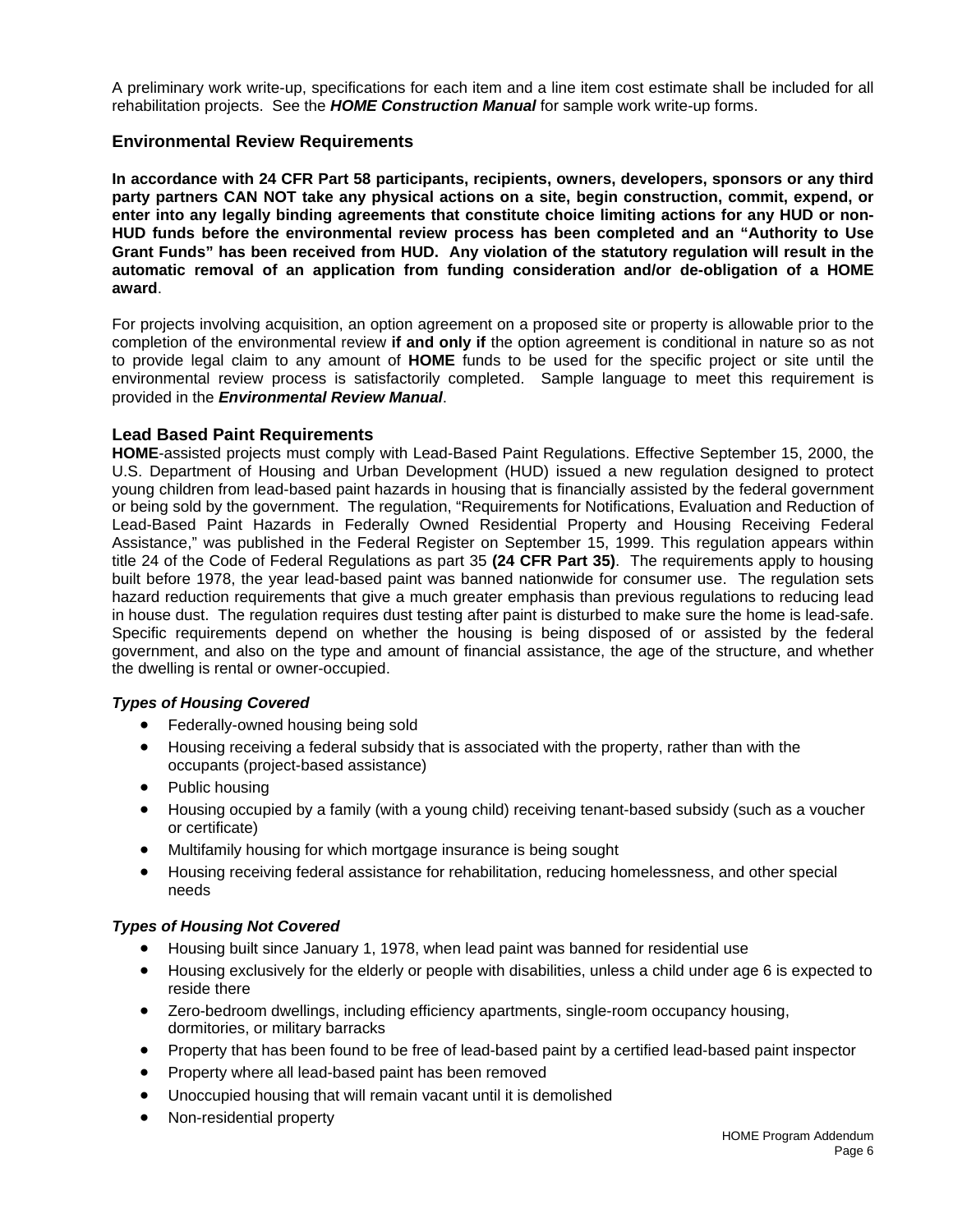• Any rehabilitation of housing improvement that does not disturb a painted surface

See the *HOME Construction Manual* for information regarding **HOME** lead-based paint requirements.

#### **Income Targeting**

A **HOME** Participant must determine each potential tenant is income eligible by determining the family's gross annual income. This income must be examined and verified by using third party source documents evidencing annual income (e.g., wage statement, interest statement, and unemployment compensation statement) for the family. When verifying incomes for potential **HOME** beneficiaries, Participants should use the Part 5 Definiton as defined in the *"Technical Guide for Determining Income and Allowances for the HOME Program"* provided by the U.S. Department of Housing and Urban Development. Free copies of this manual can be downloaded from the Authority's web site at http://www.schousing.com/index.asp?n=47&p=5&s=47, or by calling C*ommunity Connections* at 1-800-998-9999. **HOME** income limits are udated annually by HUD in March. Current **HOME** Income limits can be downloaded from the Authority's web site at: <http://www.schousing.com/index.asp?n=47&p=5&s=47>

Developments with five (5) or more **HOME**-assisted units are required to maintain occupancy of units by very low-income persons at or below fifty percent (50%) of the AMI for a period ranging from five (5) to twenty (20) years. Further restrictions are required by the LIHTC Program.

#### **HOME Occupancy Requirements**

**HOME** Rental housing developments funded in conjunction with LIHTC will qualify as affordable only if the project has:

• At least twenty percent (20%) of the development's total units designated as **HOME**-assisted units; of which, one hundred percent (100%) will be occupied by households at or below fifty percent (50%) of the AMI.

**NOTE:** Typically, in a **HOME**-assisted project, tenants whose annual incomes increase to over eighty percent (80%) of median area income may remain in occupancy but must pay no less than thirty percent (30%) of their adjusted monthly income for rent and utilities. **When projects are financed with HOME and LIHTC, the HOME rules defer to the LIHTC rules, and in no case can the rent exceed limits set by the LIHTC program**.

#### **Rent Levels**

Rents for **HOME**-**assisted** units are controlled for the length of the applicable affordability period. These rents are determined on an annual basis by the U.S. Department of Housing and Urban Development (HUD). The **HOME** Participant will be provided with these rents, which include all utilities at an implementation meeting, if awarded **HOME** funds. The utilities paid by tenants shall be subtracted from the rents provided to determine the maximum allowable rents. Rents may increase or decrease from year to year. **HOME** rents are not necessarily representative of market conditions. Rather, these rents represent the following:

#### **High HOME Rents**

The lesser of the Fair Market Rents for existing units as determined by HUD or thirty percent (30%) of sixtyfive percent (65%) of median income, adjusted for family size.

#### **Low HOME Rents**

The lesser of the Fair Market Rents for existing units as determined by HUD or thirty percent (30%) of fifty percent (50%) of median income, adjusted for family size.

**HOME** rent limits are generally updated in March annually by HUD. Current **HOME** Rent limits can be downloaded from the Authority's web site at:<http://www.schousing.com/index.asp?n=47&p=5&s=47>

**NOTE**: Rental projects containing less than five **HOME**-assisted units are not restricted to the low **HOME** rent designations and can be occupied by families who have annual incomes that are sixty percent (60%) or less of the median income adjusted for family size.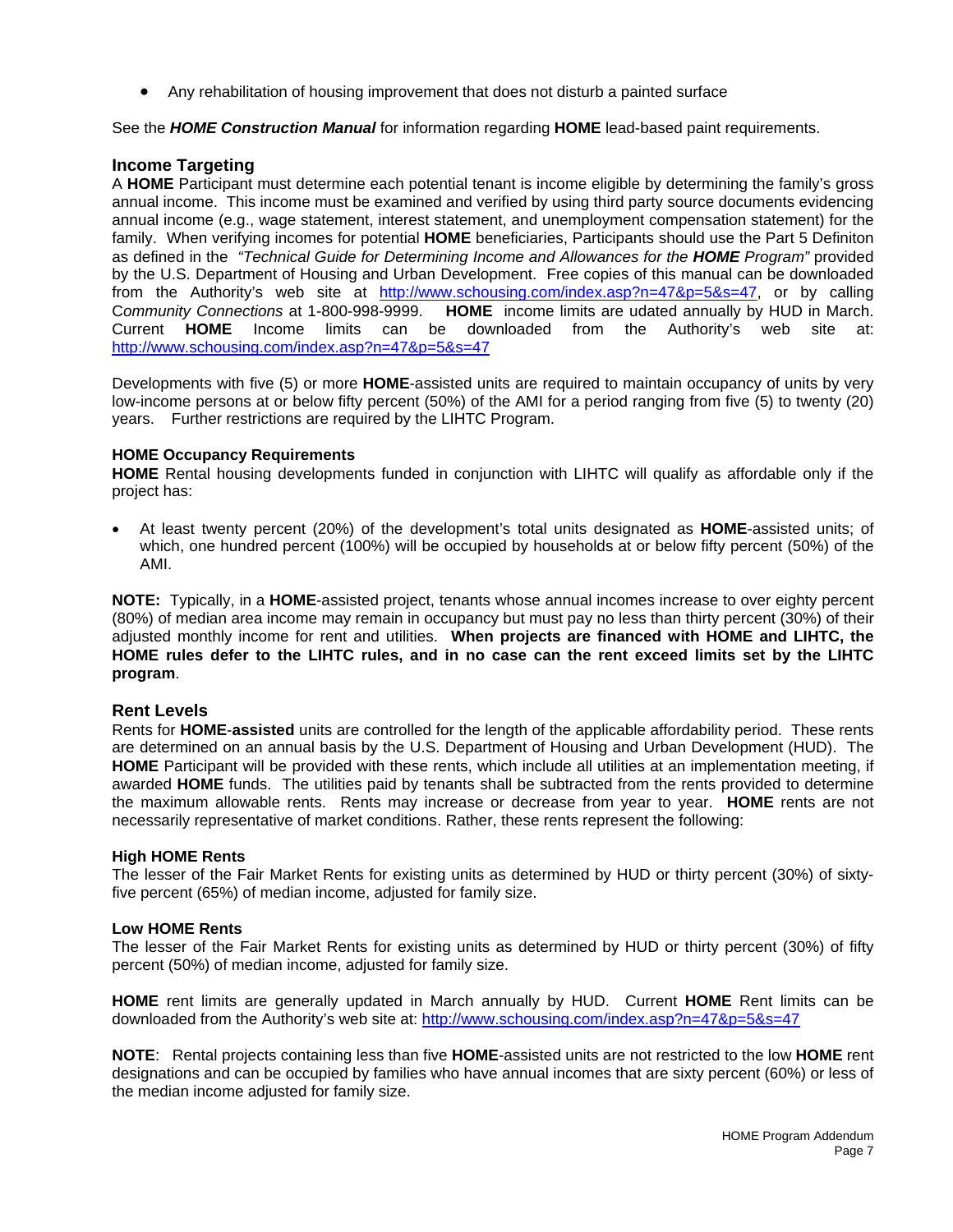Each Participant should be aware of the market conditions in the areas where projects are proposed. Each project should show market feasibility not based upon the High and Low **HOME** rents, but rather upon housing markets and **HOME** occupancy requirements which demand occupancy by low and very low-income persons. Rents shall not exceed the published High or Low **HOME** rents, adjusted for utility arrangements and bedroom size. However, because these rents must also be attractive to lower income tenants, actual rents may be lower than published High and Low **HOME** rents. Project budgets should be calculated in such a way that they take into consideration the market feasibility as well as financial feasibility.

## **Affordability Terms**

**HOME**-**assisted** units must remain affordable for varying terms, depending on the amount of **HOME** funds invested per unit:

For rehabilitation or acquisition of existing housing, affordability terms are:

| <b>HOME Investment per Unit</b><br>Under \$15,000 per unit<br>\$15,000 to \$40,000 per unit<br>Over \$40,000 per unit | <b>Period of Affordability</b> |
|-----------------------------------------------------------------------------------------------------------------------|--------------------------------|
|                                                                                                                       | 5 years                        |
|                                                                                                                       | 10 years                       |
|                                                                                                                       | 15 years                       |
| For new construction or acquisition of new housing                                                                    | 20 years                       |

**HOME**-**assisted** units must remain affordable throughout the affordability period. **HOME**-**assisted** units may be substituted over time (called "floating units") as long as the total number of affordable units remains the same and the substituted units are comparable in terms of size, features, and number of bedrooms. However, the "fixed" or "floating" designation must be elected by the Participant at the time of application.

#### **Financial Assistance**

The maximum **HOME** award any one (1) development can request is \$900,000.

A note and mortgage will be recorded in all cases where **HOME** assistance is provided. This may be in a junior lien position to private lender financing. Upon project completion, the rent and occupany requirements will be enforced by a recorded restrictive covenant(s) running with the property(s) for the duration of the affordablility period.

#### **All financial commitments must be obtained within ninety (90) days from the date of your reservation letter.**

Participants may elect to draw **HOME** funds during construction or project at completion. There is no interest incurred on **HOME** funds during the construction phase. If drawing **HOME** funds during construction, the **HOME** funds must be drawn proportionate with other sources of financing that do not charge interest. All draws are subject to a ten percent (10%) retainage. Therefore, ninety percent (90%) of **HOME** funds may be drawn down prior to a private lender construction loan. The retainage will be released upon completion of the project.

Participants that elect to draw **HOME** funds during construction for payment on contracts exceeding \$100,000 must provide either a Direct Pay Irrevocable Letter of Credit or a Payment and Performance Bond to ensure construction reaches completion. Acceptable letters of credit must be payable directly to: SC State Housing Finance & Development Authority. Payment and Performance Bonds or letters of credit must be an amount equal to the construction contract to ensure payment in full for all completed work in place. To limit the Authority's liability, all letters of credit must be reviewed and approved by the Authority.

## **Eligible Costs**

#### **Eligible soft costs Include:**

The project's soft costs must be "reasonable and necessary."

- 1. Professional Related Costs
	- -- Origination fees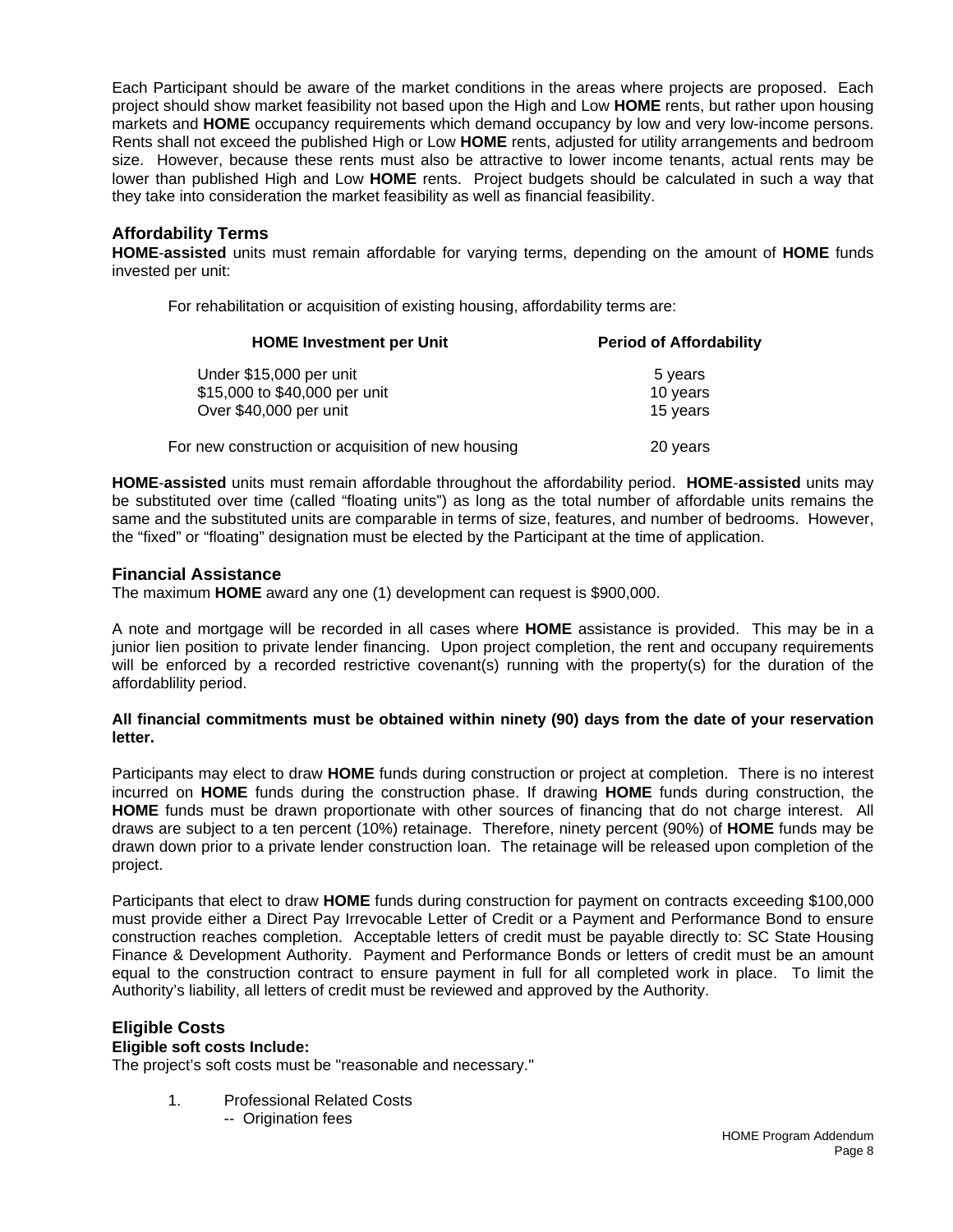- -- Credit reports
- -- Title reports and updates
- -- Recordation fees
- -- Preparation and filing legal documents
- -- Appraisals
- -- Attorney's fees
- -- Loan processing fees
- -- Developer fees
- 2. Construction Related Costs
	- -- Architectural fees
	- -- Engineering fees
	- -- Preparation of Work write-ups/Cost estimates
	- -- Builders fees
- 3. Project Audit Costs
- 4. Affirmative marketing and fair housing

#### **Eligible Hard Costs**

The actual costs of constructing or rehabilitating the project include the following:

#### *For Rehabilitation*

- costs to meet the applicable rehabilitation standards in effect at the time a building permit is obtained from the locality;
- costs to make essential improvements including the actual costs of construction or rehabilitation;
- energy-related repairs or improvements;
- improvements necessary to permit use by handicapped persons;
- abatement of lead-based paint hazards; and
- costs to repair or replace major housing systems in danger of failure.

#### *For New Construction and Substantial Rehabilitation*

- costs to demolish existing structures;
- costs for improvements to the project site that are comparable with the surrounding standard developments; and
- costs to make limited utility connections.

#### *For New Construction*

• costs to meet the new construction standards in effect at the time a building permit is obtained from the locality.

#### *Conversion/Acquisition Costs*

- reasonable costs of acquiring improved or unimproved land for new construction or substantial rehabilitation;
- an appraisal that is no more than six (6) months old a property appraisal is required to ensure that the potential Participant does not purchase the property for more than the fair market value. A "Notice to the Seller" is required. A sample of this "Notice" is included as *Exhibit 4*.

#### *Acquisition or Conversion without Rehabilitation*

Under limited circumstances funds may be reserved to convert conventional properties to affordable units available to low income households Funds may also be used to enable CHDOs and other eligible 501(c)3 or 4 nonprofit organizations to salvage troubled projects.

#### *Operational Expenses -- CHDOs Only*

• Subject to the availability of funds, CHDOs **may qualify** for up to fifty percent (50%) or \$50,000 of the total operating budget for the organization. CHDO Operating Expense funds will only be awarded to CHDOs that receive project funds from the fifteen percent (15%) CHDO set aside. Costs include: salaries, wages,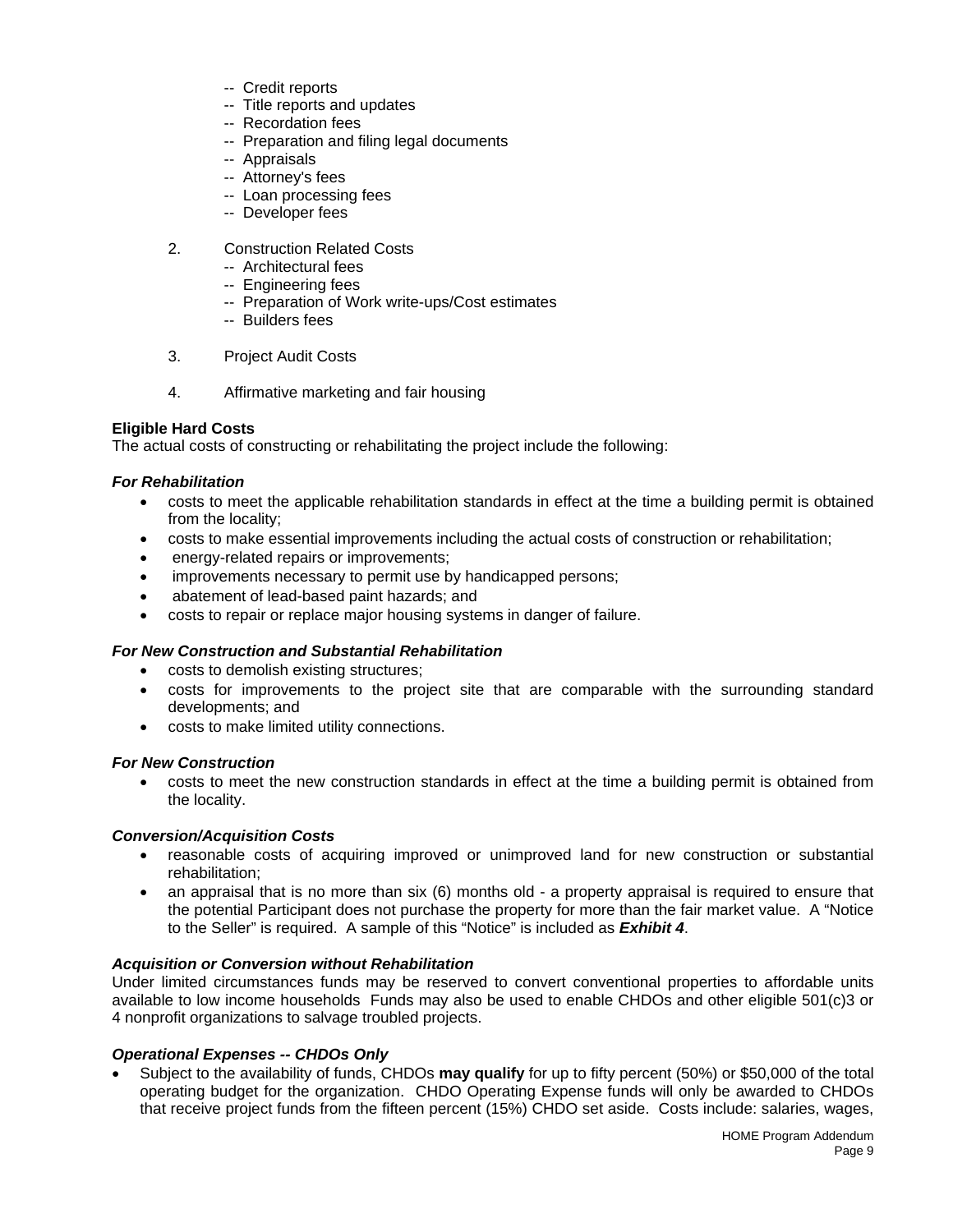and other employee compensation and benefits; employee education, training, and travel; rent; utilities; communication costs; taxes; insurance; and equipment, materials and supplies.

#### **Mixed Income Developments:**

All **HOME** funds used in conjunction with a mixed income development shall be used solely for the benefit of the affordable units in the development. Housing that accounts for less than 100 percent of the dwelling units in a development qualifies as affordable housing if the **HOME-assisted** units meet the rent and occupancy limitations as previously stated. Each building in a development must contain housing that meets these requirements. Common area costs will be prorated based upon the number of affordable units and other units.

#### **Mixed Use Developments:**

A building that is designed in part for other than residential housing may qualify as affordable housing under the **HOME** program if, at least fifty-one percent (51%) of the total space is residential and meets the rent and occupancy limitations. A development that contains laundry and/or community facilities for the exclusive use of the development residents and their guests is considered residential use. Costs for common areas shared by both residential and commercial tenants shall be prorated. Each building in a development must contain residential living space.

#### *Prohibited Costs*

#### *Project Termination before completion:*

• In the event a project is terminated prior to completion, all expended **HOME** funds must be repaid to the Authority.

#### *No Double Dipping on HOME projects:*

• Except for the first year after completion, additional **HOME** funds may not be used to benefit a **HOMEassisted** project during its required period of affordability.

#### *Ineligible HOME Costs:*

- Project Reserves (operating, rent-up and replacement)
- Utility Connections (i.e. tap fees, lift or pump stations)
- Delinquent Property Taxes

#### **NOTE: If liens are recorded against a property, HOME funds may not be used for that property**.

### **Relocation**

#### **Tenant Protections**

All residential tenants in place prior to the submission of this application must be provided with the opportunity to lease and occupy a suitable, decent, safe, sanitary and affordable dwelling unit in the building or development upon completion of the project. If the rehabilitation is such that it will require the tenant to be temporarily relocated, the associated costs are an eligible cost of the project. Relocation payments are eligible **HOME** project costs.

All **HOME** projects are subject to the Uniform Relocation Act (URA). As such, tenants that are the legal residents of a project at the time of application must be provided certain protections. The following information must be provided to all legal residents prior to Tier One submission:

- -- Written Notice of the right to remain or the need to relocate;
- -- Payment of the cost of temporary relocation;

**As part of the HOME application**, **Participants are required to include proof that ALL residents who were legally occupying units prior to Tier One submission were given a General Information Notice**. The required GIN Notices are included as *Exhibits 5 and 6*. These Notices must be sent by certified mail, return receipt requested, or by personal service. Documentation of the method of service used, as well as the tenants served, **MUST** be submitted as part of the **HOME** Addendum. In addition, a complete **Tenant Profile Form (***Exhibit 7***)** must be submitted for each unit along with a Certified Rent Roll. **Failure to follow these**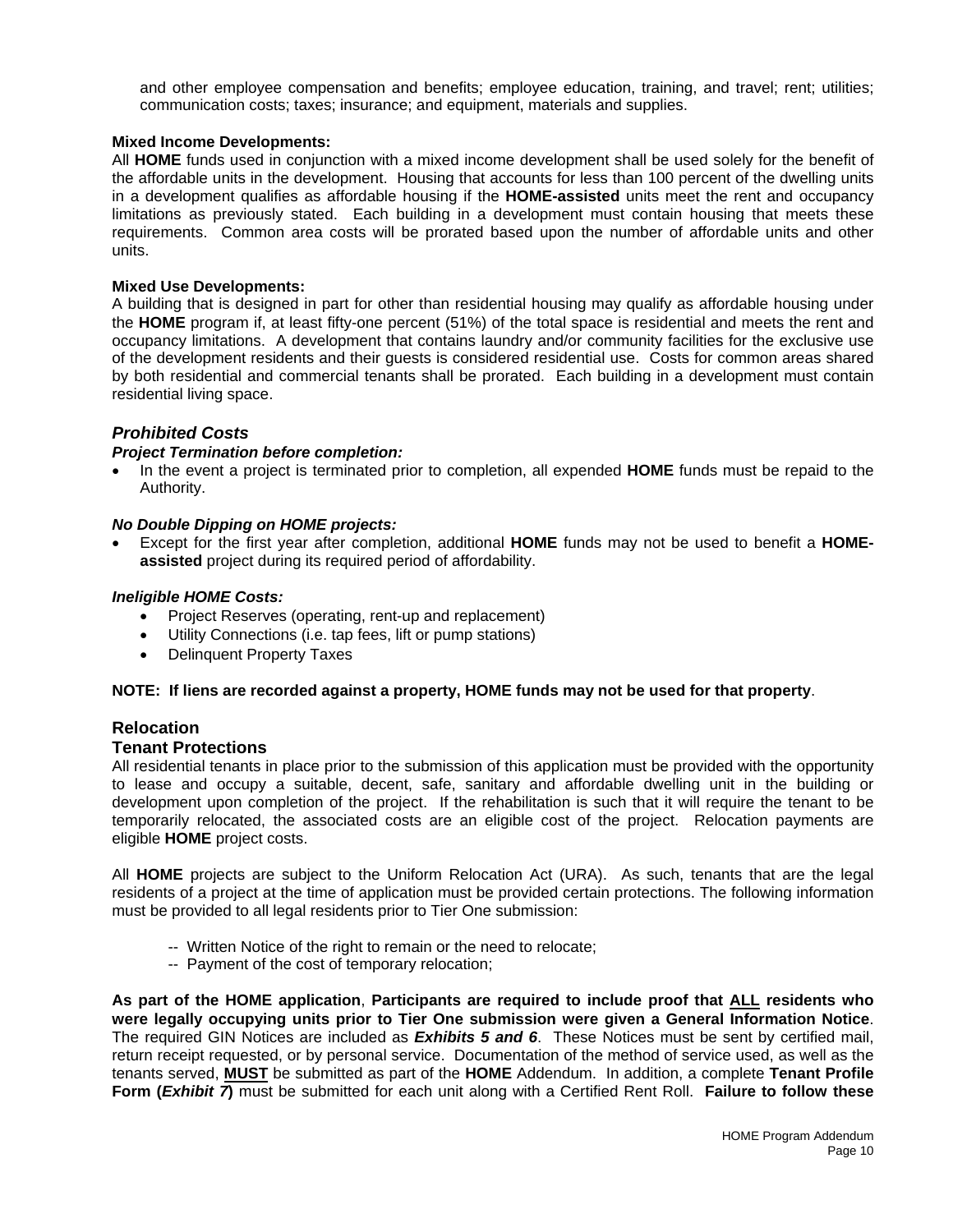#### **requirements exactly as described above will result in removal of the application from further consideration**.

A tenant is considered displaced if they move from the real property, permanently, as a direct result of rehabilitation, demolition, or acquisition of a **HOME-assisted** project.

#### **NOTE: Relocation requirements shall apply to all occupants of a project for which HOME assistance is sought, even if less than 100% of the units are HOME-assisted.**

A tenant is not considered displaced if:

- The tenant is evicted for cause, assuming the eviction was not undertaken to evade URA obligations.
- The person has no legal right to occupy the property under State or local law (e.g., squatter).
- The tenant moved in after the application was submitted, and before commencing occupancy was provided written notice of the planned project, warned of the possible impact (e.g., the tenant may be displaced, temporarily relocated, or experience a rent increase), and informed they would not qualify as a "displaced person" as a result of the project.
- Others who the Authority (with HUD's approval) determines are not displaced.

#### **How displacement may be triggered:**

#### *Before Application:*

A tenant moves out permanently from a property before the Participant submits an application for **HOME** assistance and the Authority or HUD determines that the displacement was a direct result of the proposed rehabilitation, demolition, or acquisition of the **HOME** project (e.g., the Authority determines that the Participant displaced tenants in order to propose a vacant building for **HOME** assistance).

#### *After Application or Approval:*

A tenant moves out permanently from a property after submission of a **HOME** application because:

- The Participant requires the tenant to move out permanently because of unit size or the unit is eliminated;
- The Participant fails to provide required notices to the tenant in a timely manner;
- The tenant is required to move temporarily and the Participant does not pay all actual, and reasonable out-of-pocket expenses;
	- The tenant is required to move temporarily and the Participant does not pay because the conditions of the move are unreasonable;
- The tenant moves permanently from the project because the tenant is not provided the opportunity to lease and occupy a suitable decent safe, and sanitary dwelling in the same building/complex upon the completion of the project;
	- The tenant moves permanently from the project because the tenant is not provided a monthly rent that does not exceed the greater of the tenant's monthly rent and estimated average utility costs before the initiation of negotiations or thirty percent (30%) of the household's average gross income. A tenant that moves permanetely from the project because they cannot afford to pay the higher rent charged after the completion of the project is considered to be "economically displaced".

**NOTE: Participants must make every effort not to trigger displacement**. **Relocation costs are very expensive**. **The Authority does not encourage displacement of tenants**. **Participants should offer the tenants the opportunity to lease an affordable comparable unit within the project if possible**. **Affordable is generally defined as housing payments (rent and utilities) which do not exceed 30 percent of the tenants' adjusted income**.

All Participants must become familiar with the URA and 104(d) (Barney Frank) relocation requirements. Questions about these requirements should be directed to a **HOME** staff person.

#### **Tenant Lease Protections**

A **HOME** Participant is required to follow the provisions of 24 CFR Part 92.253 of the **HOME** regulations for tenant lease protections.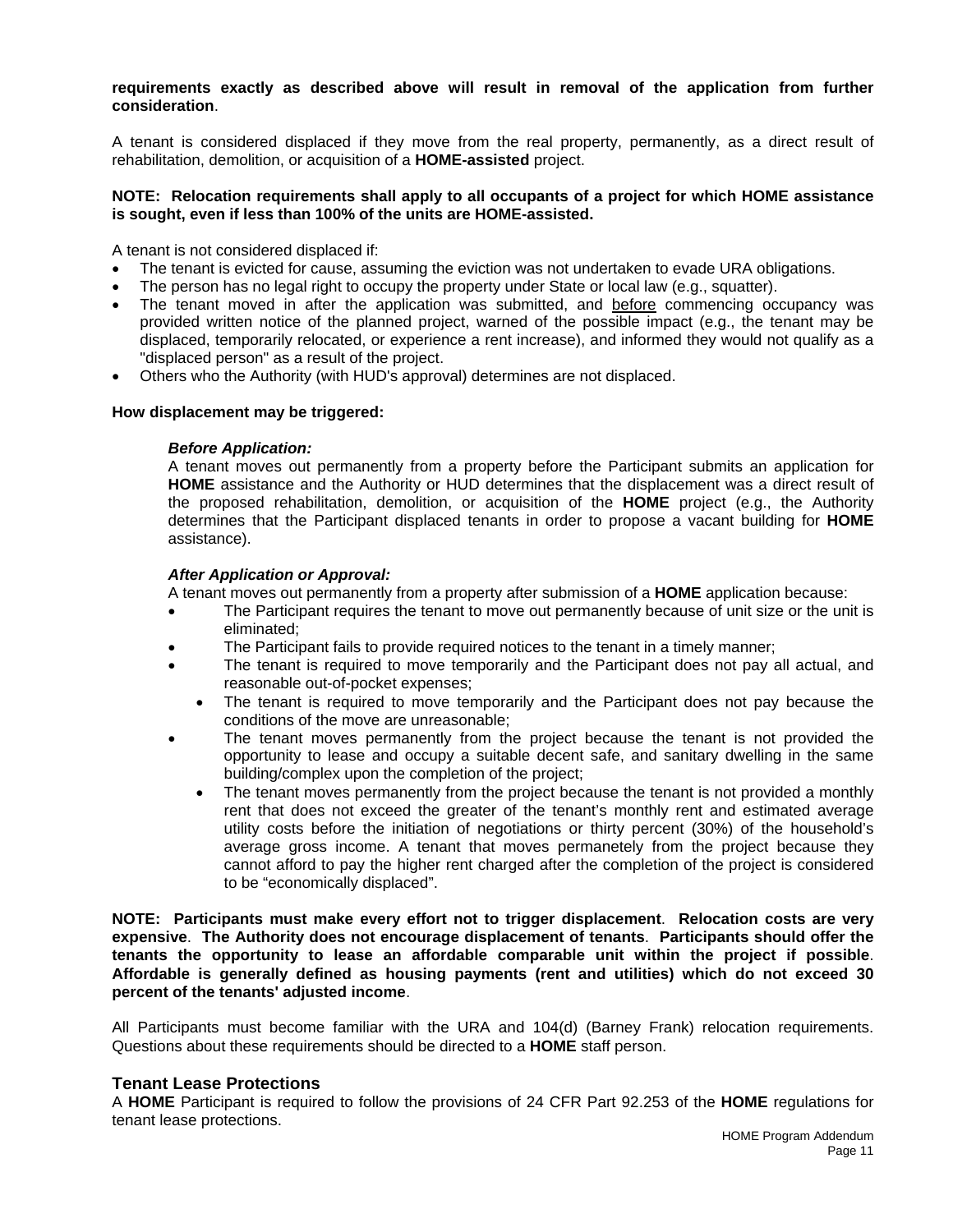The Participant and tenant are required to execute a lease agreement for a minimum of twelve (12) months, unless the Participant and tenant mutally agree to a lesser term. A Participant may not terminate a tenancy or refuse to renew the lease of a tenant except for serious or repeated lease violations; for violation of applicable federal, state or local law; or for other good cause. Any termination or refusal to renew must be preceded at least 30 days by service of a written notification specifying the grounds for the action.

Participants may not refuse, except for just cause, to lease a **HOME-assisted** unit to a family which holds a rental certificate or rental voucher or a comparable document under the **HOME** Program.

 *Certain lease terms are prohibited. These include:* 

- *Agreement to be Sued*-- Agreement by the tenant to be sued, to admit guilt, or to a judgment in favor of the Participant in a lawsuit brought in connection with the lease.
- **Treatment of Property** -- Agreement by the tenant that the Participant may take, hold, or sell personal property of household members without notice to the tenant and a court decision on the rights of the parties. This prohibition, however, does not apply to an agreement by the tenant concerning disposition of personal property remaining in the housing unit after the tenant has moved out of the unit. The Participant may dispose of this personal property in accordance with State law.
- **Excusing the Participant from Responsibility** -- Agreement by the tenant not to hold the Participant or the Participant's agents legally responsible for actions or failure to act, whether intentional or negligent.
- **Waiver of Notice** -- Agreement by the tenant that the Participant may institute a lawsuit without notice to the tenant.
- *Waiver of Legal Proceedings* -- Agreement by the tenant that the Participant may evict the tenant or household members without instituting a civil court preceding in which the tenant has the opportunity to present a defense or before a court decision on the rights of the parties.
- **Waiver of Legal Trial** -- Agreement by the tenant to waive any right to a jury trial.
- *Waiver of Right to Appeal Court Decision* -- Agreement by the tenant to waive the tenant's right to appeal or to otherwise challenge in court a decision in connection with the lease.
- *Tenant Chargeable with Cost of Legal Actions Regardless of Outcome* -- Agreement by the tenant to pay attorney fees or other legal costs even if the tenant wins the court proceeding by the Participant against the tenant. The tenant, however, may be obligated to pay costs if the tenant loses.

#### **Tenant Selection Procedures**

**HOME** Participants must provide tenant selection policies and criteria in a formal written plan that addresses all of the following:

- $\triangleright$  the purposes of providing housing for very low and low-income families;
- ¾ reasonableness, given **HOME** Program eligibility and acceptance requirements;
- $\triangleright$  housing needs of families with federal preferences for admission to Section 8 and public housing;
- $\triangleright$  tenant selection from a written waiting list in chronological order;
- $\triangleright$  written notification of rejection and the grounds for such in a timely manner

#### **Procurement Requirements**

New construction project Participants shall submit detailed, final plans, specifications and an independent cost analysis on a date to be determined. A cost analysis by the architect or by a general contractor who will not bid on the project is acceptable. Rehabilitation project Participants shall submit a complete work write-up with specifications for each item and a Public Body Estimate.

A minimum of three bids is required. The bids must be from general contractors who are licensed in the State of South Carolina. All bids shall be submitted with line item costs. The acceptable bid shall be no more than 10% higher than the independent cost analysis or the Public Body estimate. Exceptions to the above must be approved in writing by the Authority prior to bid selection. Procurement policies and bid selection procedures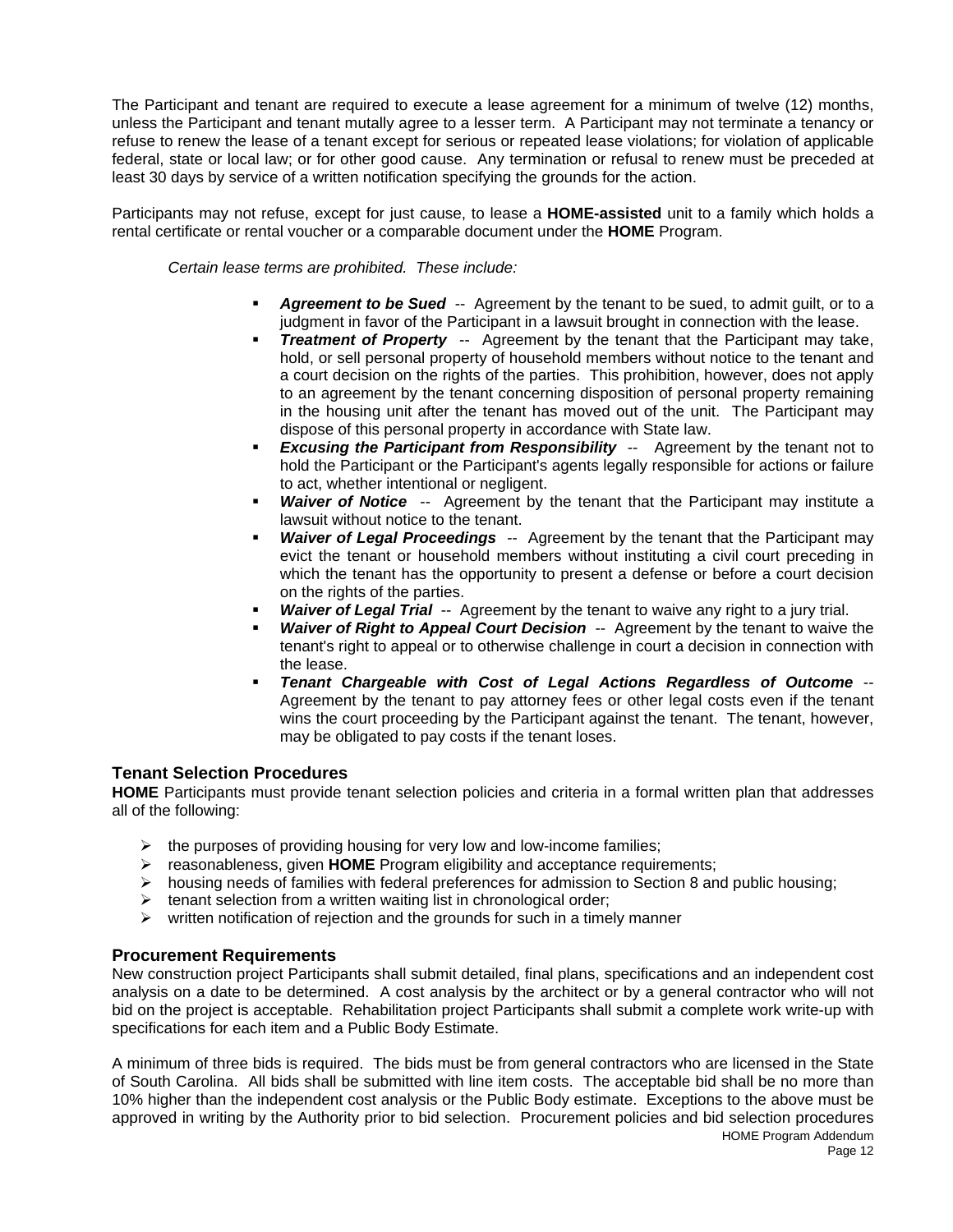must comply with the regulations of Section 3, MBE/WBE, minority outreach requirements, and federal labor standards when applicable. See the **HOME Construction Manual** for bidding and contractual criteria.

#### **Davis-Bacon Requirements**

**All HOME-assisted projects containing 12 or more units must comply with the Davis-Bacon Act**.The Davis-Bacon Act provisions require the payment of not less than the wages prevailing in the locality, as predetermined by the Secretary of Labor, to all laborers and mechanics employed in the development of **HOME** housing. A **HOME** Participants is required to enforce labor standards, provide on-site inspections (employee interviews), process weekly payroll forms, and include the Federal Labor Standards Provisions and Wage Rates in all applicable contracts. Refer to the *HOME Construction Manual* for more details.

Every contractor participating in the **HOME** Program must be cleared by the Authority to ensure that they are not on the list of Parties Excluded from Federal Procurement or Non-Procurement Programs as published by the U. S. General Services Administration and HUD Regional and Field Offices' Limited Denials of Participation lists.

#### **Section 3 Requirements**

Section 3 regulations apply to the following **HOME**- assisted projects:

- Projects assisted with HUD funds for construction and rehabilitation activities in excess of \$200,000.
- Contracts and subcontracts exceeding \$100,000 that were awarded in connection with projects assisted with HUD funds for construction and rehabilitation activities in excess of \$200,000.

If a new construction or rehabilitation project is assisted with any HUD program funds in excess of \$200,000 but no single contractor or subcontractor is awarded more than \$100,0000 in association with the project then only the organization that directly received the **HOME** assistance is subject to comply with the Section 3 Regulations concerning training, employment and contracting activities. If there are contracts and subcontracts awarded in conjunction with the Section 3 applicable project, then Section 3 regulations apply to the organization that directly received the **HOME** funds as well as all the contracts and subcontracts awarded in connection with the **HOME** project that are in excess of \$100,000. These include **all** contracts and subcontracts awarded in excess of \$100,000, even those not funded with **HOME** funds and those that are for non-construction related activities.

The purpose of Section 3 of the Housing and Urban Development Act of 1968 (24 CFR Part 135), as amended, is to ensure that "the employment and other economic opportunities generated by Federal financial assistance for housing and community development programs shall, to the **greatest extent feasible**, be directed toward low and very low income persons, particularly those who are recipients of government assistance for housing." To the greatest extent feasible, **HOME** participants and their contractors and subcontractors must provide opportunities for job training, employment, contracting and subcontracting to Section 3 residents and businesses. Refer to the *HOME Construction Manual* for more details.

#### **Section 504 Requriements**

**HOME**-assisted multi-family housing must meet the accessibility requirements of **Section 504 of the Rehabilitation Act of 1973**. The Act prohibits discrimination against persons with disabilities in the operation of programs receiving Federal financial assistance. HUD regulations implementing **Section 504** contain accessibility requirements for new construction and rehabilitation of housing as well as requirements for ensuring that the programs themselves are operated in a manner that is accessible to and usable by persons with disabilities.

**New Construction** projects with five (5) or more units must have a minimum of five percent (5%) of the units accessible to individuals with mobility impairments and an additional two percent (2%) of the units accessible to individuals with sensory impairments.

**Rehabilitation** projects with fifteen (15) or more units and rehabilitation costs that will be seventy-five percent (75%) or more of the replacement costs of the completed facility must have a minimum of five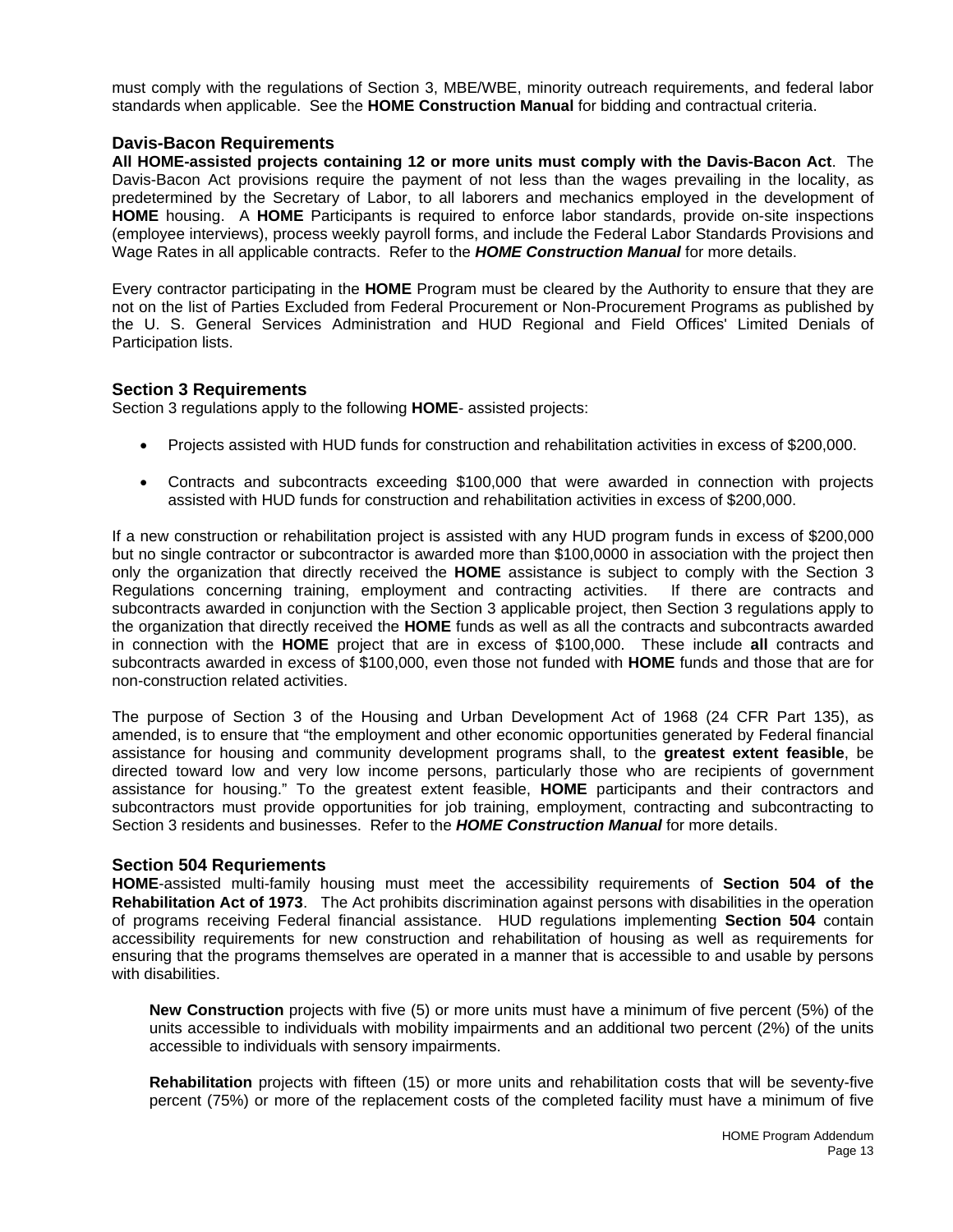percent (5%) of the units accessible to individuals with mobility impairments and an additional two percent (2%) of the units accessible to individuals with sensory impairments.

#### **Other Federal Requirements**

Participants shall comply with all other federal requirements as outlined in 24 CFR Part 92, Subpart H including but not limited to: Affirmative marketing, Equal opportunity and fair housing, Environmental review, Displacement, Relocation and Acquisition, Labor, Lead-based paint, Conflict of interest, Debarment and suspension, Flood insurance and Executive Order 12372.

#### **Monitoring and Compliance**

Maximum monthly rents and utility allowances must be recalculated annually upon the anniversary of lease renewals. A **HOME** Participants must annually review rent and utility allowances. The annual income of tenants in **HOME** projects must also be re-examined each year. Procedures for determining income will be provided by the Authority during an implementation meeting. The Section 8 Part 5 definition of income will apply. In addition, Participants shall conduct on-site inspections for compliance with Section 8 Housing Quality Standards annually.

The Authority will monitor **HOME** Participants to ensure compliance with **HOME** program requirements. Program compliance will be assessed through annual inspections and periodic site visits by **HOME** staff. The Authority will provide Participants with a Compliance Manual after awards are made detailing required responsibilities for program compliance.

#### **General**

No member, officer, agent, or employee of the Authority shall be personally liable concerning any matters arising out of or in relation to, the commitment of **HOME** Program funds with regard to feasibility or viability of the proposed development.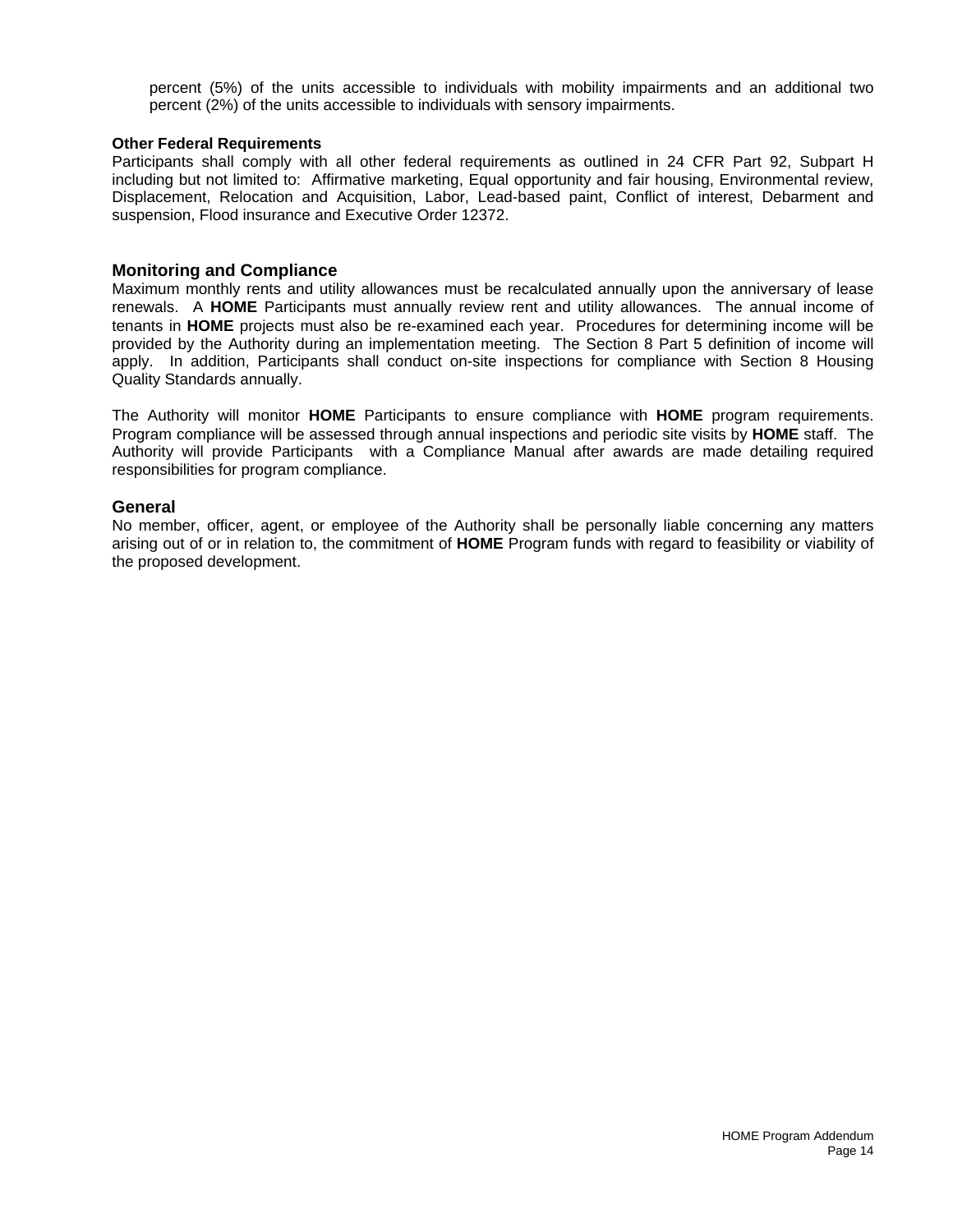| Exhibit 3 Site and Neighborhood Standards Certification           |  |
|-------------------------------------------------------------------|--|
|                                                                   |  |
| Exhibit 5 General Information Notice (tenant not to be displaced) |  |
| Exhibit 6 General Information Notice (tenant to be displaced)     |  |
|                                                                   |  |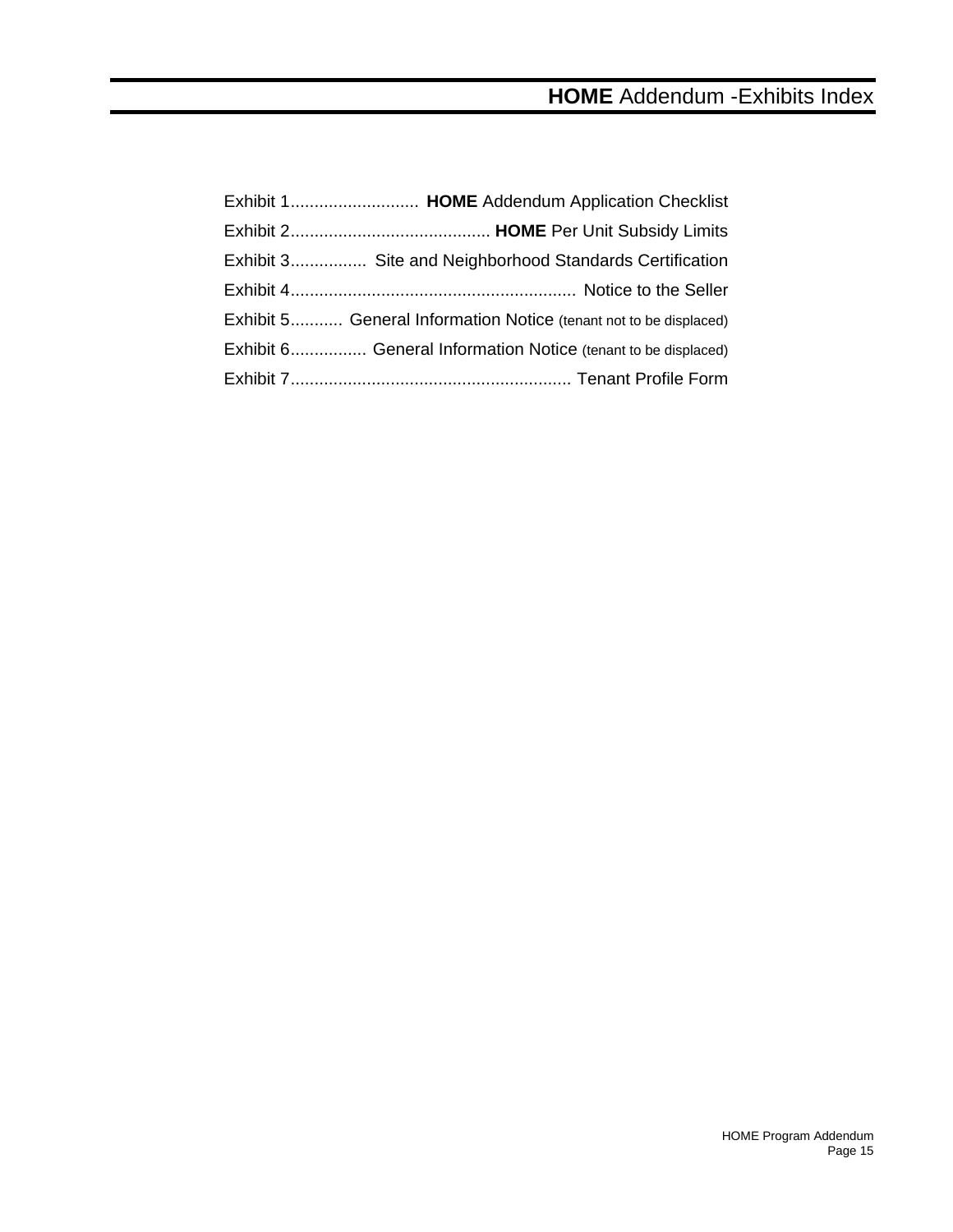## **South Carolina State Housing Finance and Development Authority HOME Program**

#### **HOME Addendum Application Checklist**

Participant Name: <u>Date: Date: Date: Date: Date: Date: Date: Date: Date: Date: Date: Date: Date: Date: Date: Date: Date: Date: Date: Date: Date: Date: Date: Date: Date: Date: Date: Date: Date: Date: Date: Date: Date: Date:</u>

## *Participants must initial each category for which documents are included and complete.*

| Tab | Attachment Item                                           |  |
|-----|-----------------------------------------------------------|--|
| 19  | <b>HOME Addendum</b>                                      |  |
| 19  | <b>CHDO Designation Letter</b> (if applicable)            |  |
| 19  | <b>Property Appraisal</b>                                 |  |
|     | <b>Notice to Seller (Exhibit 5)</b>                       |  |
| 19  | Relocation Requriements (Rehabilitation Only):            |  |
|     | <b>General Information Notices (Exhibits 6 and 7)</b>     |  |
|     | <b>Tenant Profile Form (Exhibit 8)</b>                    |  |
|     | <b>Certified Rent Roll (Rehabilitation only)</b>          |  |
|     |                                                           |  |
| 19  | Site and Neighborhood Standards Certification (Exhibit 4) |  |
|     | (new construction projects only)                          |  |
| 19  | <b>Phase I Environmental Site Assessment Report</b>       |  |
| 19  | <b>Cost Estimate for Lead Reduction</b> (if applicable)   |  |

Place all **HOME** information under Tab 19.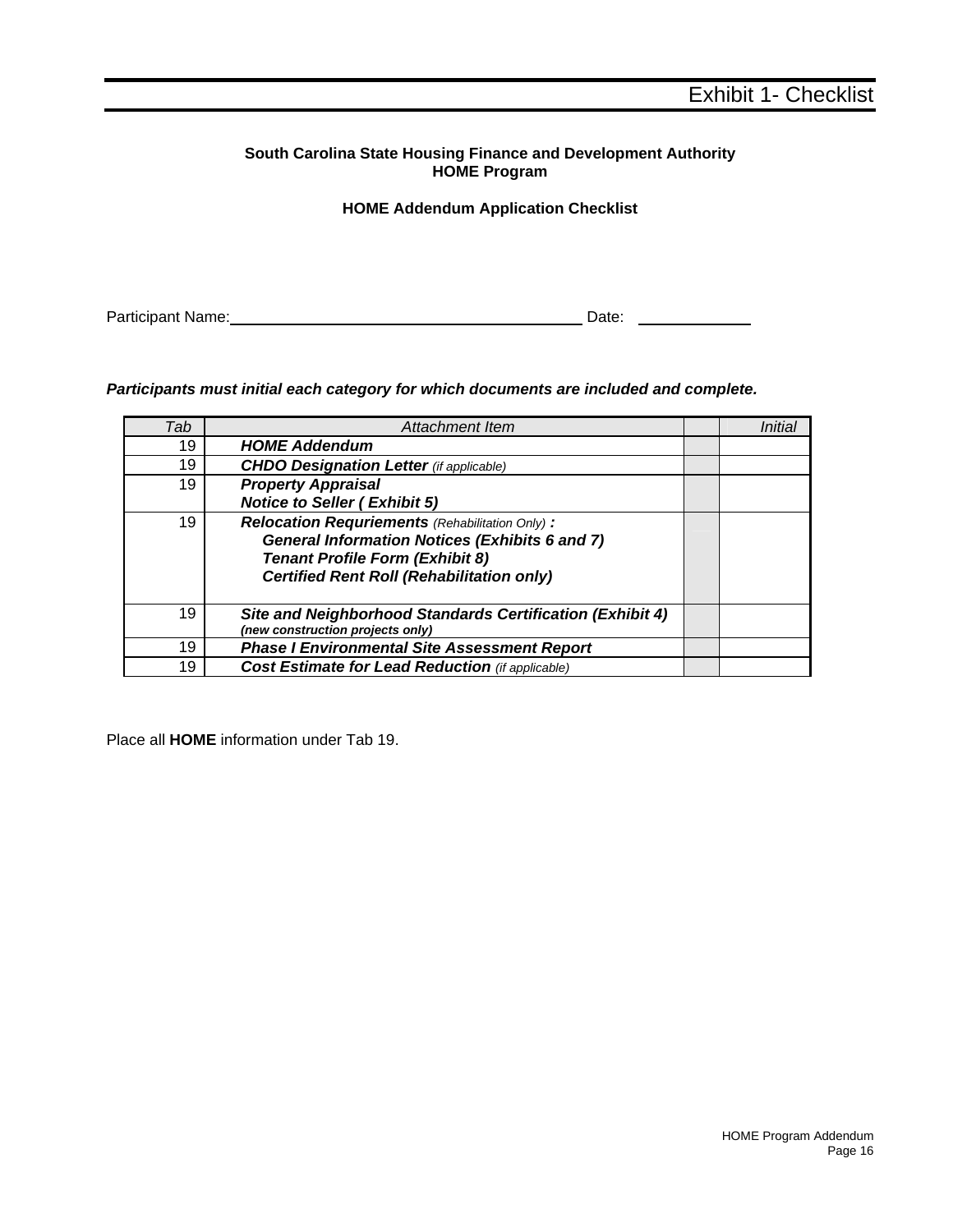# **HUD 221(d) Subsidy Limits**

0 bedroom - \$49,914 1 bedroom - \$57,216 2 bedroom - \$69,575 3 bedroom - \$90,006 4 bedroom - \$98,799

The above applies to all counties in South Carolina and is based on the most current Swift and FHA Multifamily statutory mortgage programs.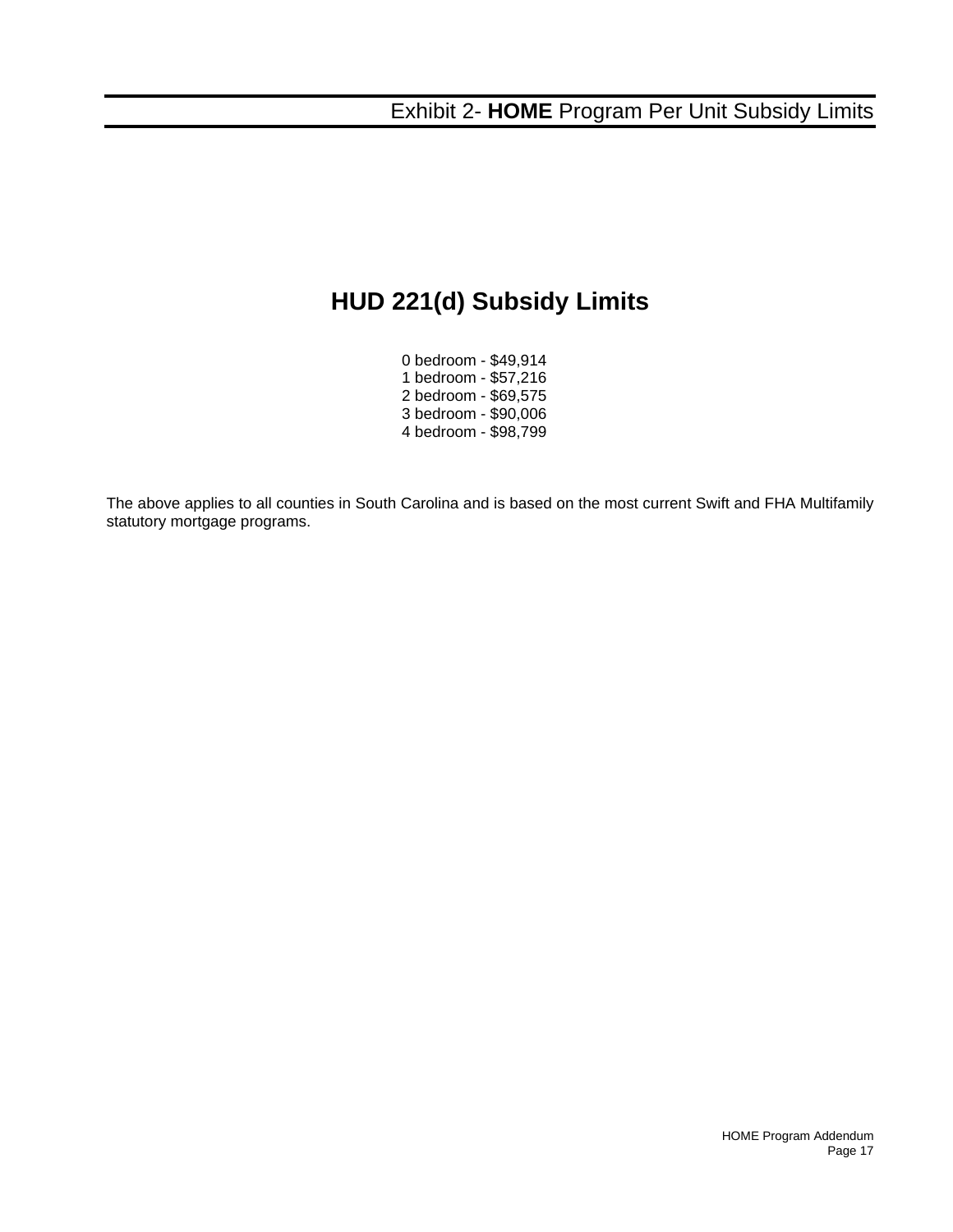# Exhibit 3- Site and Neighborhood Standards Certification

Project Name: \_\_\_\_\_\_\_\_\_\_\_\_\_\_\_\_\_\_\_\_\_\_\_\_\_\_\_ Participant Name:

- Housing provided through the **HOME** program must promote greater choice of housing opportunities. Specific rules are as follows:
- A. **HOME**-provided housing must be suitable from the standpoint of facilitating and furthering full compliance with Title VI of the Civil Rights Act - 1964, the Fair Housing Act, and Executive Order 11063.
- 1. **Title VI of the Civil Rights Act of 1964**, as amended (42 U.S.C. 2000d) States that no person may be excluded from participation in, denied the benefits of, or subjected to discrimination under any program or activity receiving federal financial assistance on the basis of race, color, or national origin.
- 2. Title VIII of the Civil Rights Act of 1968, as amended "**The Fair Housing Act**" (42 U.S.C. 3601) Prohibits discrimination in the sale or rental of units in the private housing market against any person on the basis of race, color, religion, sex, national origin, familial status or handicap.
- 3. Equal Opportunity in Housing (**Executive Order 11063**) Prohibits discrimination in housing or residential property financing related to any federally assisted activity against individuals on the basis of race, color, religion, sex or national origin.
- B. New Construction Rental Projects must meet site and neighborhood standards from 24 CFR 983(b), which places limiting conditions on building in areas of "minority concentration" and that are "racially mixed."

#### **Sec. 983.6 Site and neighborhood standards**

(b) New construction site and neighborhood standards. The proposed sites for new construction units must be approved by the HUD field office as meeting the following site and neighborhood standards:

 (1) The site must be adequate in size, exposure, and contour to accommodate the number and type of units proposed, and adequate utilities (water, sewer, gas, and electricity) and streets must be available to service the site.

 (2) The site and neighborhood must be suitable from the standpoint of facilitating and furthering full compliance with the applicable provisions of title VI of the Civil Rights Act of 1964, the Fair Housing Act, Executive Order 11063, and implementing HUD regulations.

 (3)(i) The site must not be located in an area of minority concentration, except as permitted under paragraph (b)(3)(ii) of this section, and must not be located in a racially mixed area if the project will cause a significant increase in the proportion of minority to non-minority residents in the area.

(ii) A project may be located in an area of minority concentration only if:

 (A) Sufficient, comparable opportunities exist for housing for minority families, in the income range to be served by the proposed project, outside areas of minority concentration (see paragraph (b)(3)(iii) of this section for further guidance on this criterion); or

 (B) The project is necessary to meet overriding housing needs that cannot be met in that housing market area (see paragraph (b)(3)(iv) of this section for further guidance on this criterion).

 (iii)(A) ``Sufficient'' does not require that in every locality there be an equal number of assisted units within and outside of areas of minority concentration. Rather, application of this standard should produce a reasonable distribution of assisted units each year, that, over a period of several years, will approach an appropriate balance of housing choices within and outside areas of minority concentration. An appropriate balance in any jurisdiction must be determined in light of local conditions affecting the range of housing choices available for low-income minority families and in relation to the racial mix of the locality's population.

 (B) Units may be considered "comparable opportunities'' if they have the same household type (elderly, disabled, family, large family) and tenure type (owner/renter); require approximately the same tenant contribution towards rent; serve the same income group; are located in the same housing market; and are in standard condition.

 (C) Application of this sufficient, comparable opportunities standard involves assessing the overall impact of HUD-assisted housing on the availability of housing choices for low-income minority families in and outside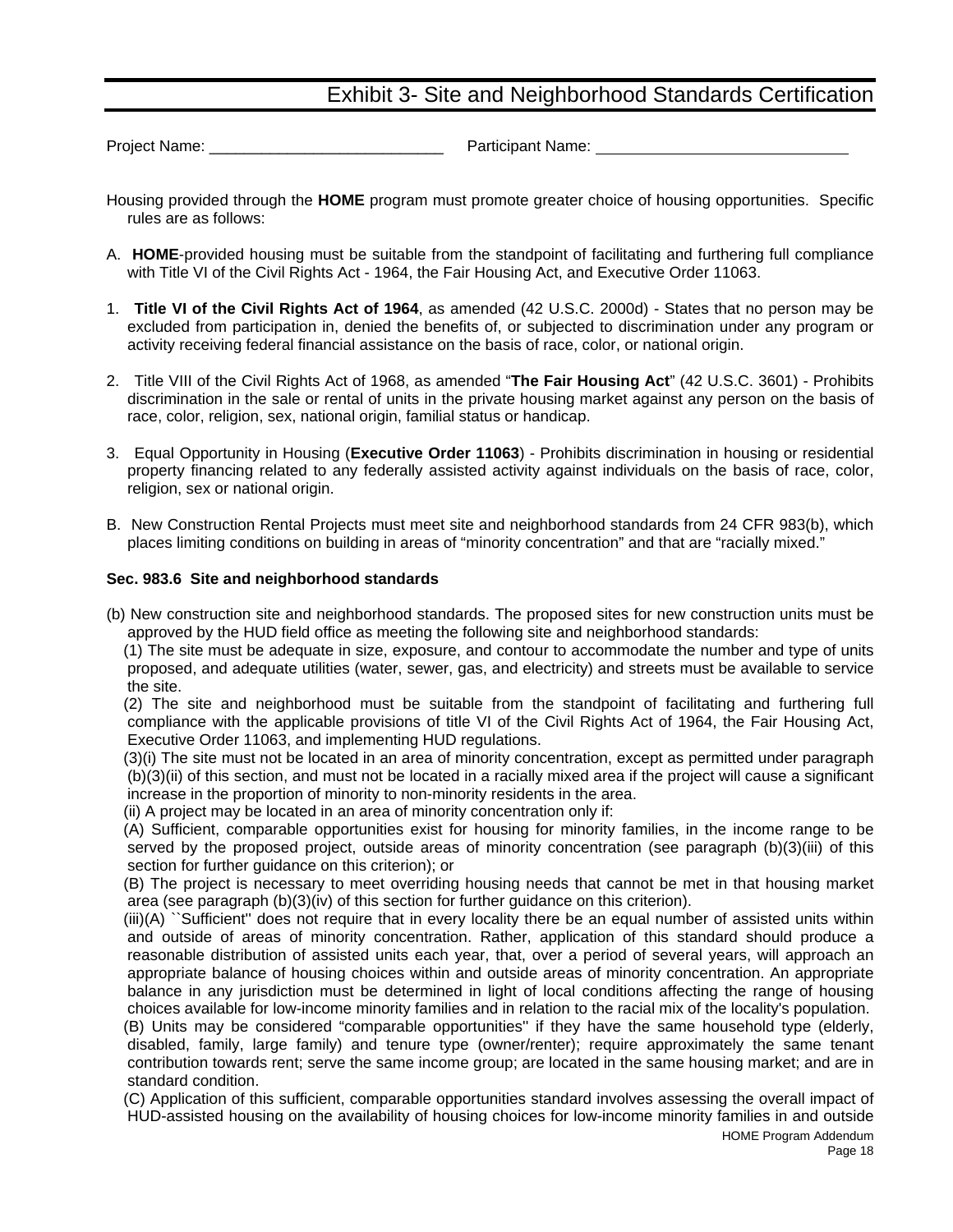areas of minority concentration, and must take into account the extent to which the following factors are present, along with other factors relevant to housing choice:

(1) A significant number of assisted housing units are available outside areas of minority concentration.

 (2) There is significant integration of assisted housing projects constructed or rehabilitated in the past 10 years, relative to the racial mix of the eligible population.

(3) There are racially integrated neighborhoods in the locality.

 (4) Programs are operated by the locality to assist minority families that wish to find housing outside areas of minority concentration.

 (5) Minority families have benefited from local activities (e.g., acquisition and write-down of sites, tax relief programs for homeowners, acquisitions of units for use as assisted housing units) undertaken to expand choice for minority families outside of areas of minority concentration.

 (6) A significant proportion of minority households has been successful in finding units in non-minority areas under the Section 8 certificate and voucher programs.

 (7) Comparable housing opportunities have been made available outside areas of minority concentration through other programs.

 (iv) Application of the "overriding housing needs'' criterion, for example, permits approval of sites that are an integral part of an overall local strategy for the preservation or restoration of the immediate neighborhood and of sites in a neighborhood experiencing significant private investment that is demonstrably changing the economic character of the area (a "revitalizing area''). An "overriding housing need,'' however, may not serve as the basis for determining that a site is acceptable if the only reason the need cannot otherwise be feasibly met is that discrimination on the basis of race, color, religion, sex, national origin, age, familial status or disability renders sites outside areas of minority concentration unavailable or if the use of this standard in recent years has had the effect of circumventing the obligation to provide housing choice.

 (4) The site must promote greater choice of housing opportunities and avoid undue concentration of assisted persons in areas containing a high proportion of low-income persons.

 (5) The neighborhood must not be one which is seriously detrimental to family life or in which substandard dwellings or other undesirable conditions predominate, unless there is actively in progress a concerted program to remedy the undesirable conditions.

 **(**6) The housing must be accessible to social, recreational, educational, commercial, and health facilities and services, and other municipal facilities and services that are at least equivalent to those typically found in neighborhoods consisting largely of unassisted, standard housing of similar market rents.

 (7) Except for new construction housing designed for elderly persons, travel time and cost via public transportation or private automobile, from the neighborhood to places of employment providing a range of jobs for lower-income workers, must not be excessive.

**I have read the above and understand that it is my responsibility to ensure the site(s) and neighborhood(s) in which my HOME-assisted activities take place meet all Site and Neighborhood Standards. I hereby certify that my site(s) comply with Title VI of the Civil Rights Act of 1964, as amended, the Fair Housing Act, and Executive Order 11063. In addition, if my activity includes new construction of rental units, I certify that my site(s) meet all site and neighborhood standards of Section 983.69(b)**.

Name and Title **Date** Date

Signature **Participant**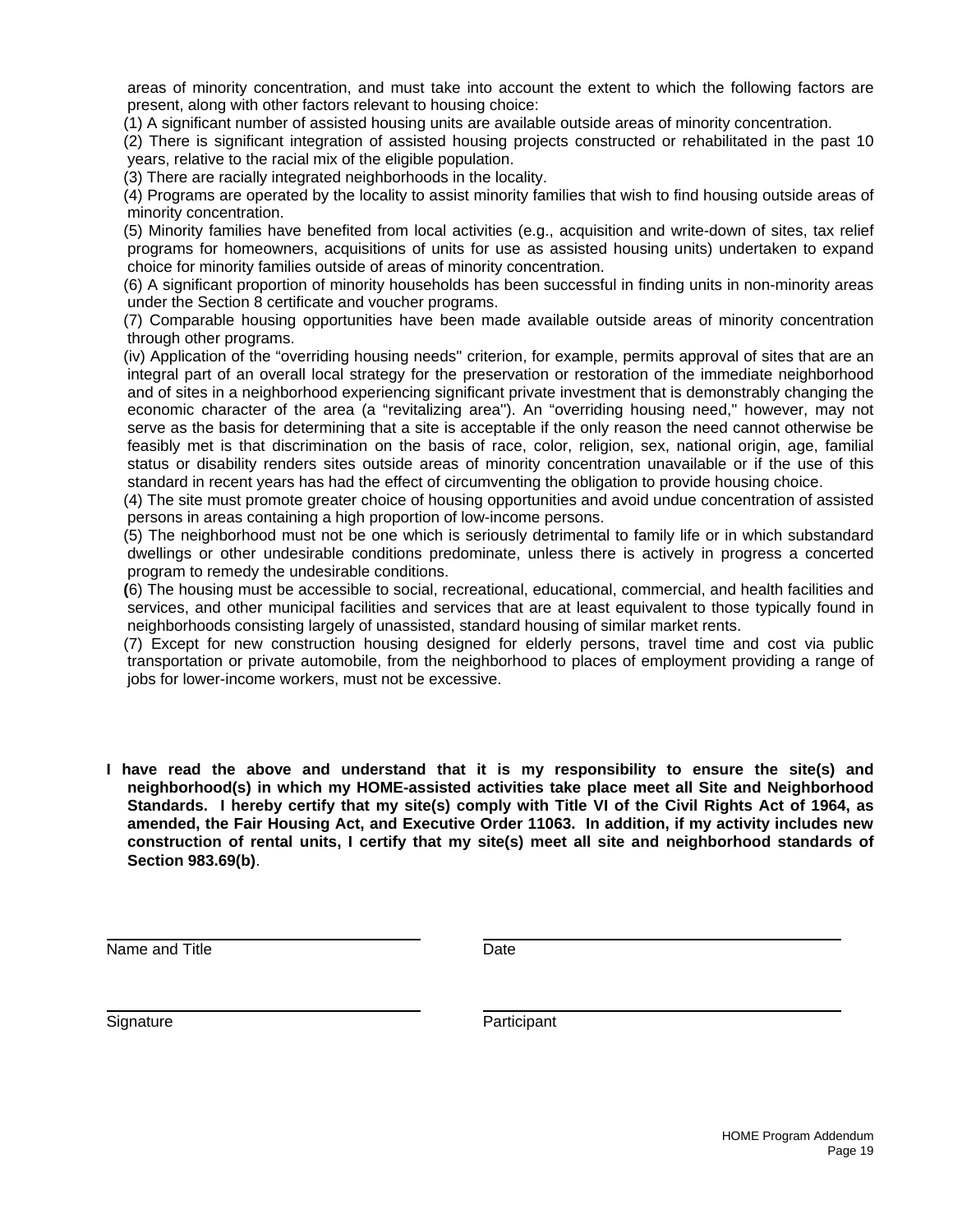# Exhibit 4- Notice to Seller For the Acquisition of Property with Federal Funds

| This Pre-Contract Agreement (Agreement) is for the property located at<br>between the<br>following parties: |          |  |
|-------------------------------------------------------------------------------------------------------------|----------|--|
| Buyer:                                                                                                      | Address  |  |
| Seller:                                                                                                     | Address: |  |

#### **Agreement Conditions:**

The Buyer is seeking federal funds to acquire property owned by the Seller. Please be informed of the following:

#### **-Voluntary Sale-**

1. The Buyer does not have the right to eminent domain.<br>2. Because this is a voluntary transaction, the Buyer will 2. Because this is a voluntary transaction, the Buyer will not be able to acquire the property offered for sale if negotiations fail to result in an amicable agreement.

3. The Buyer will inform the Seller of the estimated Fair Market Value of the property prior to acquiring the property.

4. Even though federal funds will be used in the acquisition of the property, the Seller WILL NOT be entitled to any relocation benefits.

5. Any tenant legally occupying the property is eligible to receive relocation assistance and benefits as identified in the Uniform Relocation Assistance and Real Property Acquisition Policies Act (URA) of 1970, as amended.

#### **-Timely Notices-** (if tenant occupied)

The Seller authorizes the Buyer, the funding agency or a designated representative, to provide to each resident the notices required by HUD's instructions found in HUD Handbook 1378.

#### **-Recordkeeping-** (if tenant occupied)

The Seller authorizes the Buyer, the funding agency, or a designated representative, to survey the residents to determine the relocation costs and housing needs.

**-Environmental Requirements** - An option agreement on a proposed site or property is only allowable prior to the completion of the environmental review if the option agreement is subject to a determination by the participant on the desirability of the property for the project as a result of the completion of the environmental review in accordance with 24 CFR Part 58 and the cost of the option is a nominal portion of the purchase price. There is no constraint on the purchase of an option by third parties that have not been selected for HUD funding, have no responsibility for the environmental review and have no say in the approval or disapproval of the project (Section 24 CFR 58.22(b)).

#### **Agreement Acceptance:**

The Buyer and Seller understand if the conditions of this Agreement are not complied with, either party may terminate the real property sales contract (Contract) by notifying the other party by certified mail, return-receipt requested, that the contract is terminated. The Buyer and Seller voluntarily accept these Agreement conditions and agree to enter into a contract for the property identified in this agreement.

| Signature of Seller | Date | Signature of Witness | Date |
|---------------------|------|----------------------|------|
| Signature of Buyer  | Date | Signature of Witness | Date |

#### **Non-Acceptance and Termination:**

The Seller/Buyer understands the above comments in this Addendum and does not wish to amend the Contract for the property identified in this Addendum. The Seller/Buyer wishes to terminate the Contract dated . The Seller/Buyer will notify the other party by certified mail, return-receipt requested, that the contract is terminated.

| Signature of Seller | Date | Signature of Witness | Date |
|---------------------|------|----------------------|------|
|                     |      |                      |      |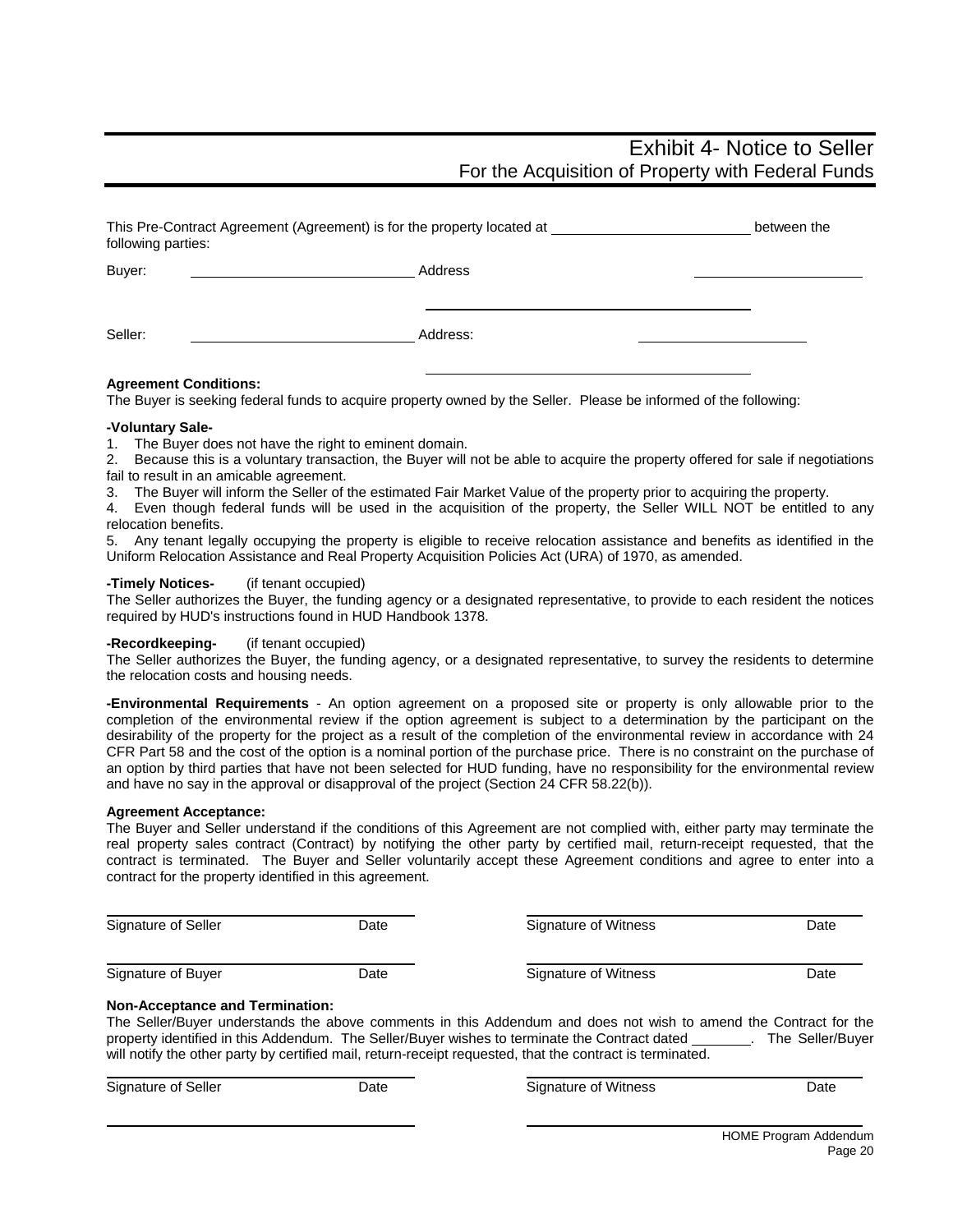# Exhibit 5- General Information Notice Residential Tenant that WILL NOT BE DISPLACED

# GUIDEFORM GENERAL INFORMATION NOTICE RESIDENTIAL TENANT NOT DISPLACED

#### Participant's Letterhead

(date)

Dear :

 (Participant)\_\_\_\_\_, is interested in rehabilitating the property you currently occupy at (address) for a proposed project which may receive funding assistance from the U.S. Department of Housing and Urban Development (HUD) under the HOME Investment Partnerships Program.

The purpose of this notice is to inform you that you will not be displaced in connection with the proposed project.

If the project application is approved and federal financial assistance provided, you may be required to move temporarily so that the rehabilitation can be completed. If you must move temporarily, suitable housing will be made available to you and you will be reimbursed for all reasonable out of pocket expenses, including moving costs and any increase in housing costs. You will need to continue to pay your rent and comply with all other lease terms and conditions.

Upon completion of the rehabilitation, you will be able to lease and occupy your present apartment or another suitable, decent, safe and sanitary apartment in the same building/complex under reasonable terms and conditions not to exceed the greater of (a) your current rent/average utility costs, or (b) 30% of your average monthly gross household income.

If federal financial assistance is provided for the proposed project, you will be protected by a federal law known as the Uniform Relocation Assistance and Real Property Acquisition Policies Act (URA). One of the URA protections for persons temporarily relocated is that such relocations shall not extend beyond one year. If the temporary relocation lasts more than one year, you will be contacted and offered all permanent relocation assistance as a displaced person under the URA. This assistance would be in addition to any assistance you may receive in connection with temporary relocation and will not be reduced by the amount of any temporary relocation assistance previously provided. You will also have the right to appeal the agency's determination, if you feel that your application for assistance was not properly considered.

**(NOTE: Pursuant to Public Law 105-117, aliens not lawfully present in the United States are not eligible for relocation assistance, unless such ineligibility would result in exceptional hardship to a qualifying spouse, parent, or child. All persons seeking relocation assistance will be required to certify that they are a United States citizen or national, or an alien lawfully present in the United States.)** 

We urge you not to move at this time. If you choose to move, you will not be provided relocation assistance.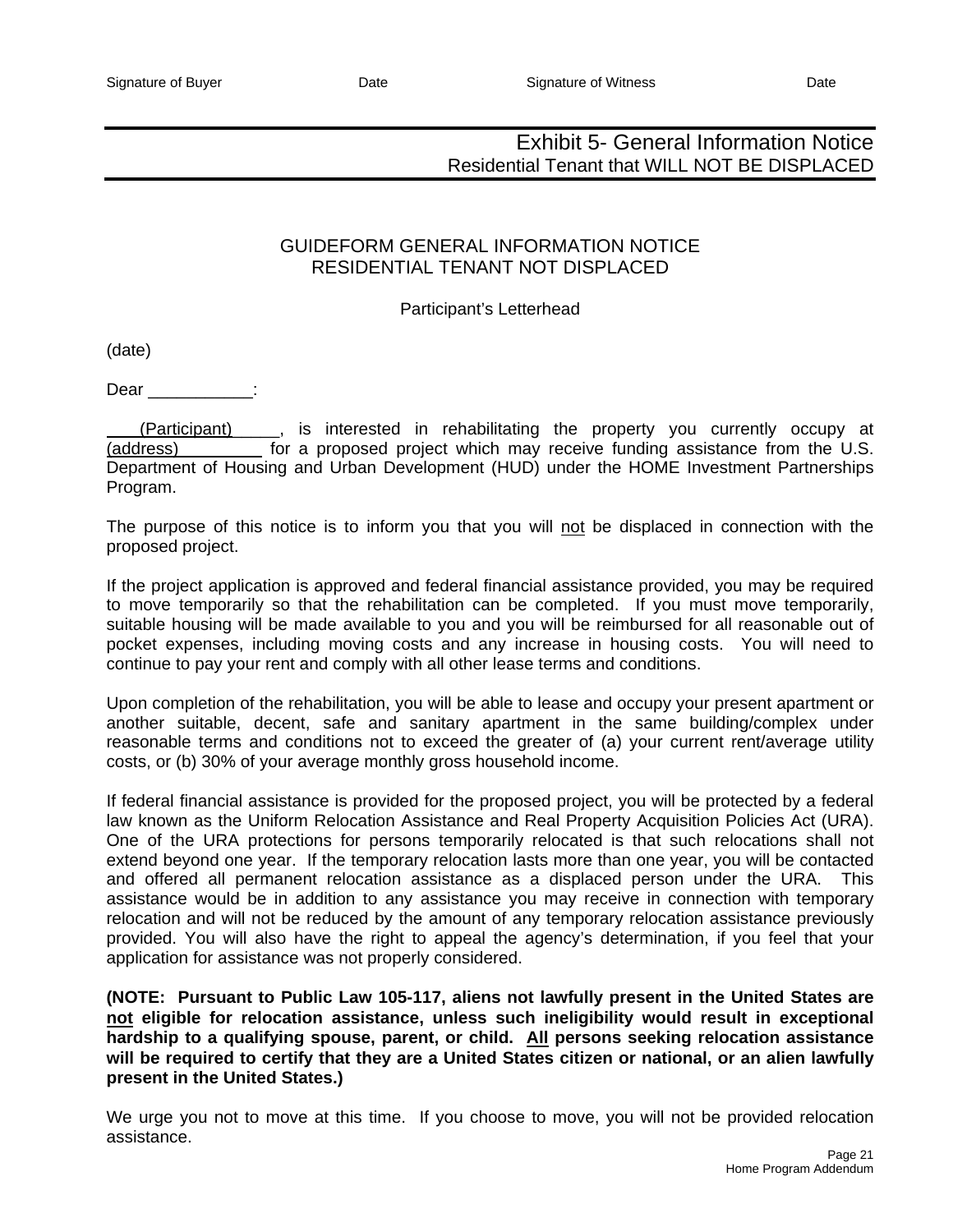Please remember:

- **This is not a notice to vacate the premises.**
- **This is not a notice of relocation eligibility.**

You will be contacted soon so that we can provide you with more information about the proposed project. If the project is approved, we will make every effort to accommodate your needs. In the meantime, if you have any questions about our plans, please contact:  $(name)$ \_\_\_\_\_\_\_\_\_\_\_\_\_\_\_\_\_\_\_\_\_\_\_\_\_\_\_\_\_,  $(title)$ \_\_\_\_\_\_\_\_\_\_\_\_,  $(photress)$ 

(address)\_\_\_\_\_\_\_\_\_\_\_\_\_\_\_\_\_\_\_\_\_\_\_\_\_\_\_\_\_\_\_\_\_, (phone)\_\_\_\_\_\_\_\_\_\_\_\_\_\_\_\_\_\_\_.

Sincerely,

(name and title)\_\_\_\_\_\_\_\_\_\_\_\_\_\_\_\_\_\_\_\_\_\_\_\_\_\_

===============================================================NOTES.

1. The application must include documentation of the manner in which this notice was delivered (e.g., personally served or certified mail, return receipt requested) and the date of delivery. (See Paragraph 2-3 I of Handbook 1378.)

2. This is a guideform. It should be revised to reflect the circumstances.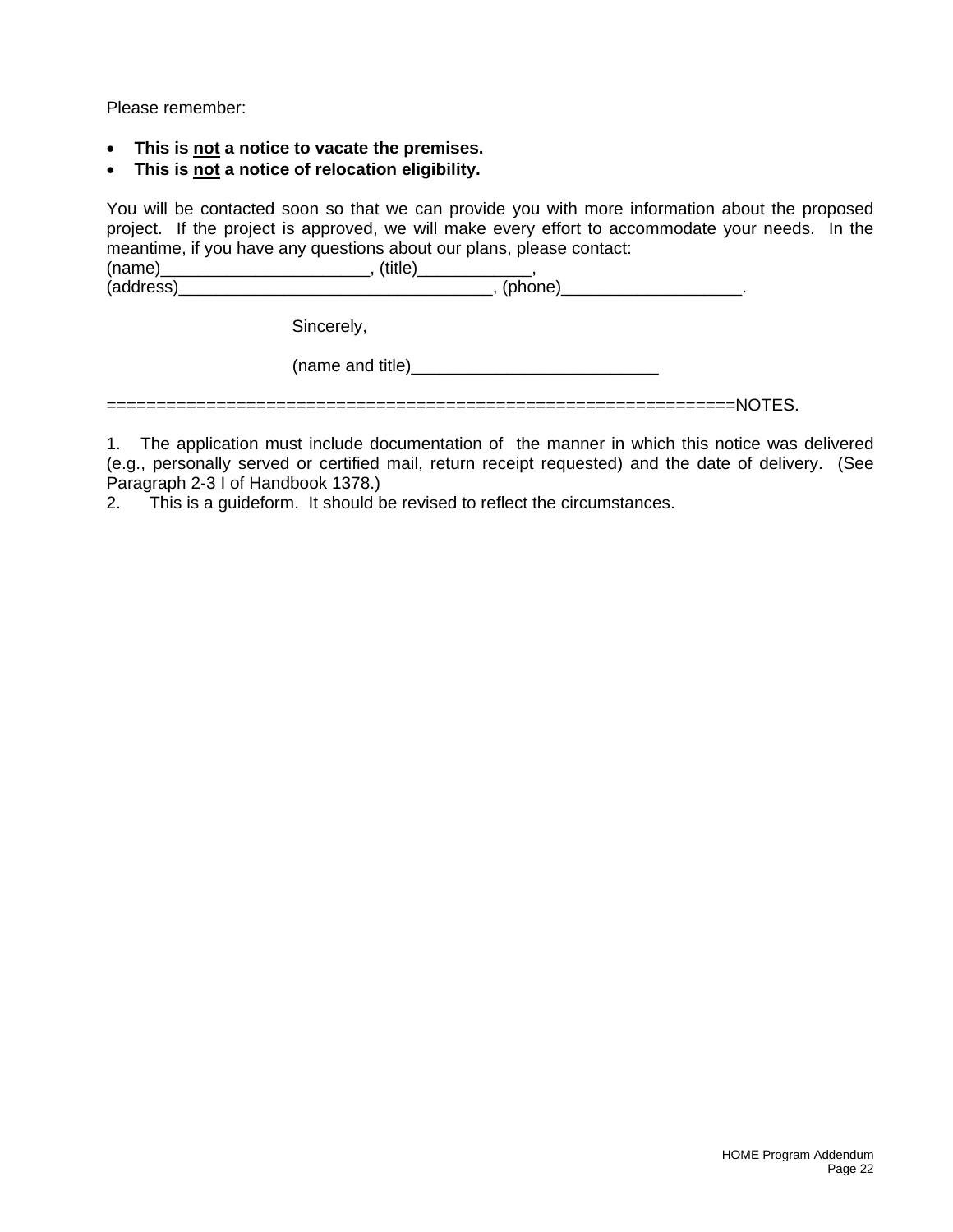# GUIDEFORM GENERAL INFORMATION NOTICE RESIDENTIAL TENANT TO BE DISPLACED

Participant's Letterhead

(date)

Dear :

 (Participant)\_\_\_\_\_\_, is interested in (acquiring, rehabilitating, demolishing)\_\_\_\_\_\_ the property you currently occupy at (address) for a proposed project which may receive funding assistance from the U.S. Department of Housing and Urban Development (HUD) under the HOME Investment Partnerships Program.

The purpose of this notice is to inform you that you may be displaced as a result of the proposed project. This notice also serves to inform you of your potential rights as a displaced person under a federal law known as the Uniform Relocation Assistance and Real Property Acquisition Policies Act (URA). You may be eligible for relocation assistance and payments under the URA, if the proposed project receives HUD funding and if you are displaced as a result of acquisition, rehabilitation or demolition for the project.

# • **This is not a notice to vacate the premises.**

## • **This is not a notice of relocation eligibility.**

If you are determined to be eligible for relocation assistance in the future, you may be eligible for: 1) Relocation advisory services including help to you find another place to live; 2) At least 90 days advance written notice of the date you will be required to move; 3) Payment for your moving expenses; and 4) Replacement housing payments to enable you to rent, or if you prefer to purchase, a comparable replacement home. You will also have the right to appeal the agency's determination, if you feel that your application for assistance was not properly considered. The enclosed HUD brochure, "Relocation Assistance To Tenants Displaced From Their Homes" provides an explanation of this assistance and other helpful information.

**(NOTE: Pursuant to Public Law 105-117, aliens not lawfully present in the United States are not eligible for relocation assistance, unless such ineligibility would result in exceptional hardship to a qualifying spouse, parent, or child. All persons seeking relocation assistance will be required to certify that they are a United States citizen or national, or an alien lawfully present in the United States.)** 

Please be advised that you should continue to pay your rent and meet any other obligations as specified in your lease agreement. Failure to do so may be cause for eviction. If you choose to move or if you are evicted prior to receiving a formal notice of relocation eligibility you will not be eligible to receive relocation assistance. It is important for you to contact us before making any moving plans.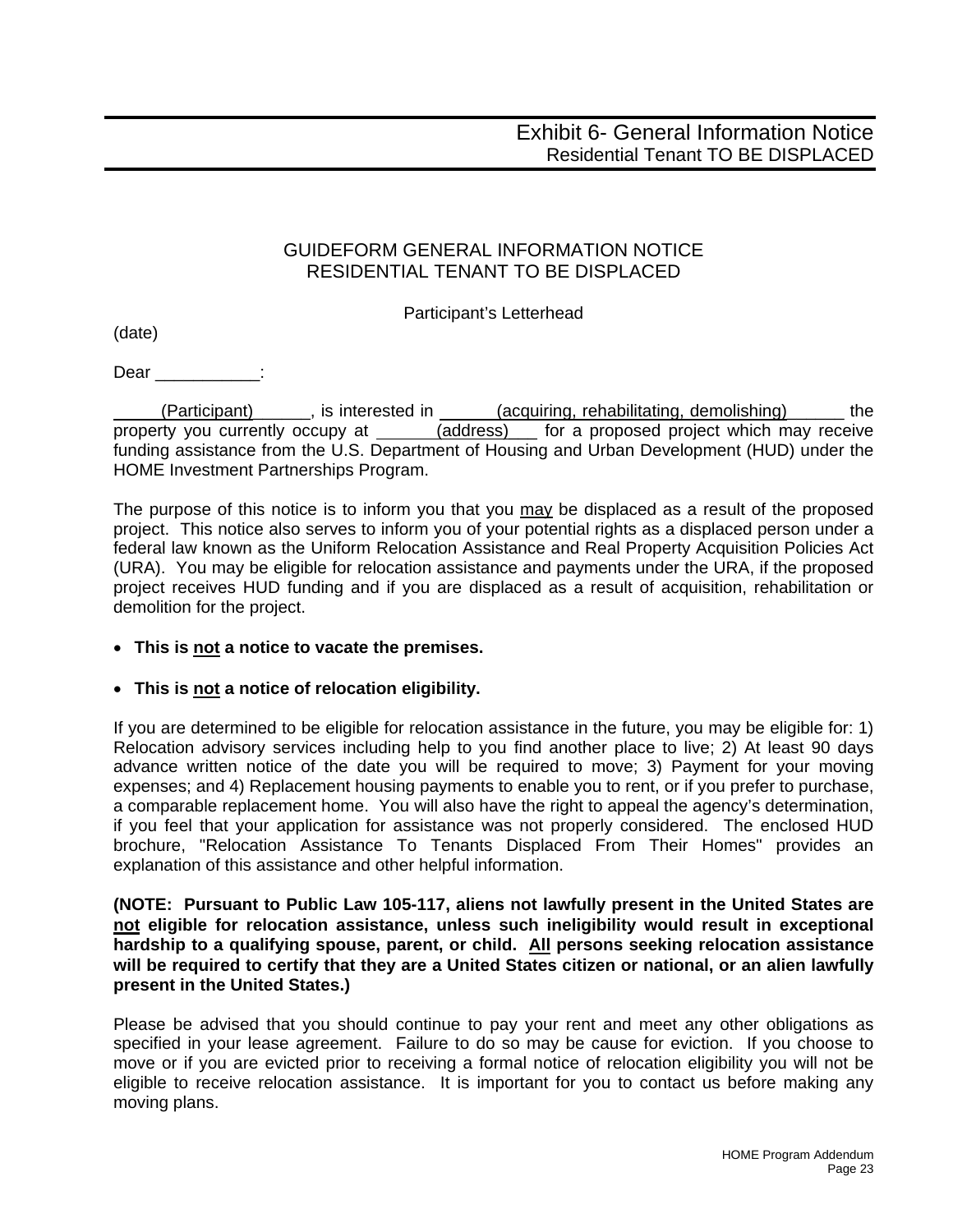**Again, this is not a notice to vacate the premises and does not establish your eligibility for relocation payments or assistance at this time.** If you are determined to be displaced and are required to vacate the premises in the future, you will be informed in writing. In the event the proposed project does not proceed or if you are determined not to be displaced, you will also be notified in writing.

If you have any questions about this notice or the proposed project, please contact: (name)\_\_\_\_\_\_\_\_\_\_\_\_\_\_\_\_\_\_\_\_\_\_, (title)\_\_\_\_\_\_\_\_\_\_\_\_,  $(address)$   $(address)$   $(5,10)$   $(6,10)$   $(7,10)$   $(7,10)$   $(8,10)$   $(7,10)$   $(8,10)$   $(9,10)$   $(9,10)$   $(9,10)$   $(9,10)$   $(9,10)$   $(9,10)$   $(9,10)$   $(9,10)$   $(9,10)$   $(9,10)$   $(9,10)$   $(9,10)$   $(9,10)$   $(9,10)$   $(9,10)$   $(9,10)$   $($ 

Sincerely,

(name and title)

**Enclosure** 

===============================================================NOTES

1. The application must include documentation of the manner in which this notice was delivered (e.g., personally served or certified mail, return receipt requested) and the date of delivery. (See Paragraph 2-3 I of Handbook 1378.)

2. This is a guideform. It should be revised to reflect the circumstances.